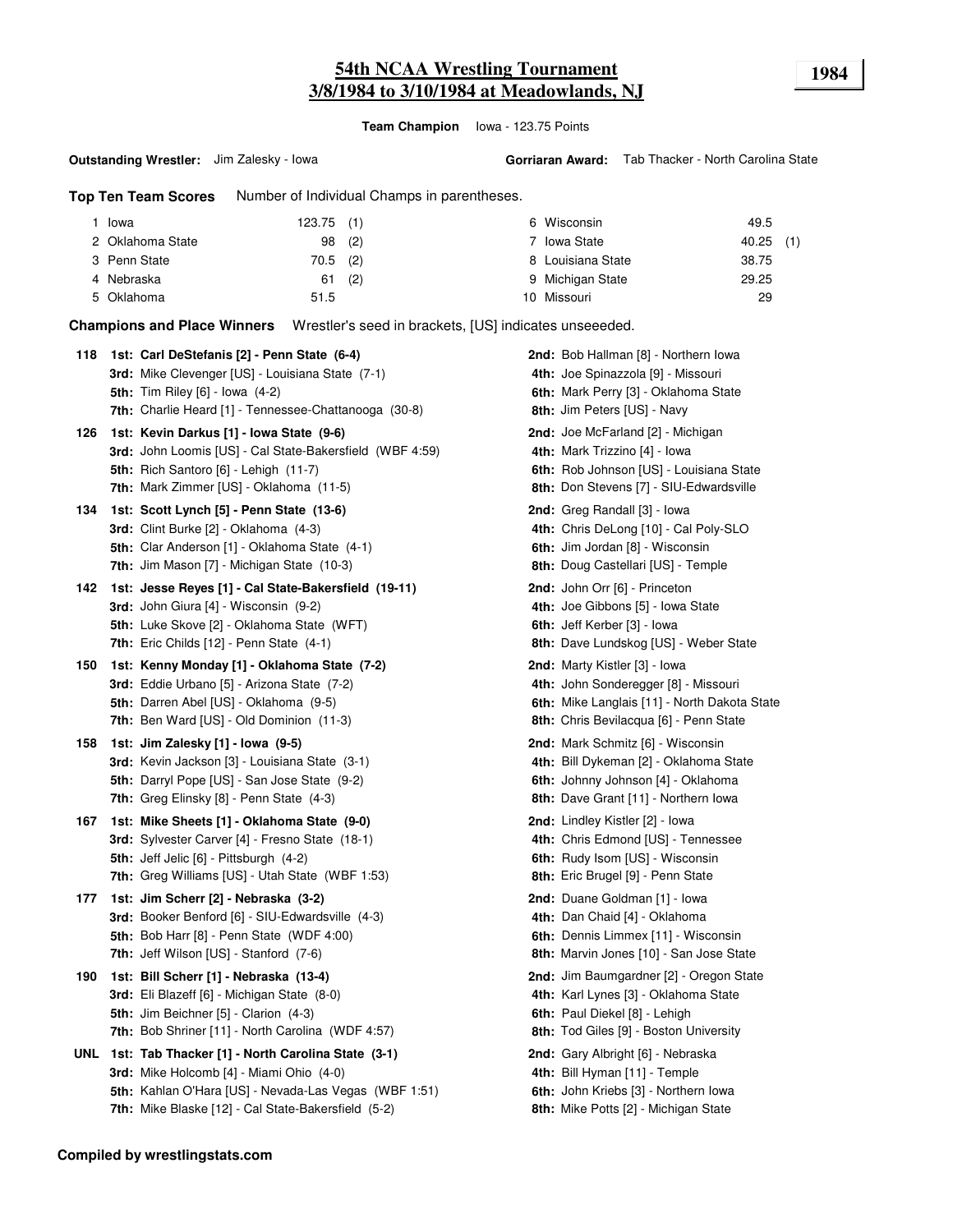### **3/8/1984 to 3/10/1984 at Meadowlands, NJ 1984 NCAA Wrestling Championship Page <sup>1</sup> of <sup>30</sup>**

| Matt Campbell, Nebraska                  |                        |                          |                          |                     |
|------------------------------------------|------------------------|--------------------------|--------------------------|---------------------|
| Brad Anderson, Brigham Young [4]         | Brad Anderson 11-6     |                          |                          |                     |
| Joe Spinazzola, Missouri [9]             | Mike Clevenger 4-3     | Mike Clevenger Fall 2:42 |                          | 118 Weight Class    |
| Mike Clevenger, Louisiana State          |                        |                          |                          |                     |
| Tracy Yeates, Boise State                |                        |                          | Mike Clevenger 3-2       |                     |
| Steve Brown, Eastern Michigan            | Tracy Yeates 5-3       |                          |                          |                     |
| Ed Giese, Minnesota [5]                  |                        | Wayne Jackson 10-5       |                          |                     |
| Wayne Jackson, Michigan State            | Wayne Jackson 17-7     |                          |                          |                     |
| Charlie Heard, Tennessee-Chattanooga [1] |                        |                          |                          | Bob Hallman 7-3     |
| Jim Lefebvre, Arizona State              | Charlie Heard 32-12    |                          |                          |                     |
| Mike Duhigg, Old Dominion                | Dave Crisanti 7-5      | Charlie Heard 12-11      |                          |                     |
| Dave Crisanti, Princeton [12]            |                        |                          |                          |                     |
| Pablo Saenz, Fresno State                |                        |                          | Bob Hallman 7-6          |                     |
| Kirk Hoffman, Clemson                    | Pablo Saenz 7-2        |                          |                          |                     |
| Bruce Garner, New Mexico                 |                        | Bob Hallman 7-4          |                          |                     |
| Bob Hallman, Northern Iowa [8]           | Bob Hallman 11-5       |                          |                          |                     |
| Chip McArdle, North Carolina [7]         |                        |                          |                          | Carl DeStefanis 6-4 |
| Mike Price, Rider                        | Chip McArdle 6-3       |                          |                          |                     |
| Jamie Wise, Oregon State                 |                        | Jamie Wise 12-6          |                          |                     |
| Chuck Jones, Appalachian State           | Jamie Wise Fall 1:59   |                          |                          |                     |
| Jim Peters, Navy                         |                        |                          | Carl DeStefanis DFT 0:02 |                     |
| Dane Tussel, Ohio State [11]             | Jim Peters Fall 2:56   |                          |                          |                     |
| Carl DeStefanis, Penn State [2]          |                        | Carl DeStefanis 19-7     |                          |                     |
| Alfred Castro, Utah State                | Carl DeStefanis 23-11  |                          |                          |                     |
| Tim Riley, Iowa [6]                      |                        |                          |                          | Carl DeStefanis 7-2 |
| Tony Cotroneo, Syracuse                  | Tim Riley 6-2          |                          |                          |                     |
| Dave Beaulieu, New Hampshire             |                        | Tim Riley 20-8           |                          |                     |
| Steven Gliva, Augsburg                   | Steven Gliva Fall 2:25 |                          |                          |                     |
| Mark Perry, Oklahoma State [3]           |                        |                          | Mark Perry 2-2, 1-1 Cr   |                     |
| Marc Sodano, Wilkes                      | Mark Perry 8-6         |                          |                          |                     |
|                                          |                        |                          |                          |                     |
| Ricky Bonomo, Bloomsburg [10]            |                        | Mark Perry 8-3           |                          |                     |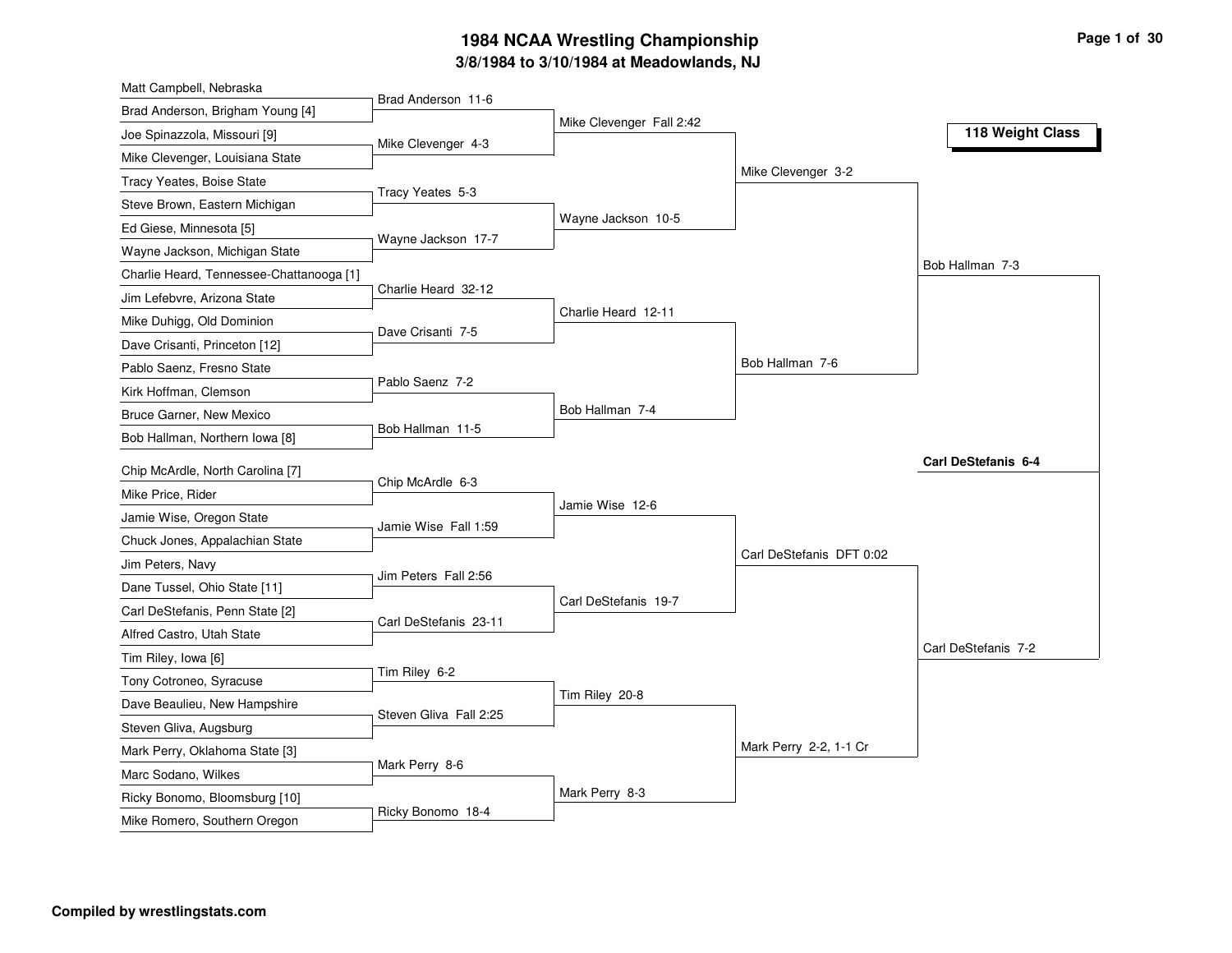## **3/8/1984 to 3/10/1984 at Meadowlands, NJ 1984 NCAA Wrestling Championship Page <sup>2</sup> of <sup>30</sup>**

| Spinazzola, Missouri    |                              |                      |                     |                            |                                                          |
|-------------------------|------------------------------|----------------------|---------------------|----------------------------|----------------------------------------------------------|
|                         |                              |                      |                     |                            | <b>118 Consolation Bracket</b>                           |
|                         | Spinazzola 3-1               |                      |                     |                            |                                                          |
| Anderson, Brigham Young |                              |                      |                     |                            |                                                          |
|                         |                              | Spinazzola Fall 5:38 |                     |                            |                                                          |
|                         | Jackson, Michigan State      |                      |                     |                            |                                                          |
|                         |                              |                      | Spinazzola DSQ 1:45 |                            |                                                          |
| Garner, New Mexico      |                              |                      |                     |                            | Spinazzola 9-6                                           |
|                         |                              |                      |                     | Perry, Oklahoma State      |                                                          |
|                         | Garner 14-6                  |                      |                     |                            |                                                          |
| Saenz, Fresno State     |                              | Heard 22-9           |                     |                            |                                                          |
|                         |                              |                      |                     |                            | Third Place: Mike Clevenger, Louisiana State 7-1         |
|                         | Heard, Tennessee-Chattanooga |                      |                     |                            | Fourth Place: Joe Spinazzola, Missouri                   |
|                         |                              |                      |                     |                            | Fifth Place: Tim Riley, Iowa 4-2                         |
| Castro, Utah State      |                              |                      |                     |                            | Sixth Place: Mark Perry, Oklahoma State                  |
|                         |                              |                      |                     |                            | Seventh Place: Charlie Heard, Tennessee-Chattanooga 30-8 |
|                         | Peters 9-2                   |                      |                     |                            | Eighth Place: Jim Peters, Navy                           |
| Peters, Navy            |                              | Peters 5-2           |                     |                            |                                                          |
|                         |                              |                      |                     |                            |                                                          |
|                         | Wise, Oregon State           |                      |                     |                            |                                                          |
|                         |                              |                      | <b>Riley 17-5</b>   |                            |                                                          |
| Sodano, Wilkes          |                              |                      |                     |                            | Clevenger 4-4, 3-0                                       |
|                         |                              |                      |                     | Clevenger, Louisiana State |                                                          |
|                         | Bonomo 15-14                 |                      |                     |                            |                                                          |
| Bonomo, Bloomsburg      |                              | Riley 8-2            |                     |                            |                                                          |
|                         | Riley, Iowa                  |                      |                     |                            |                                                          |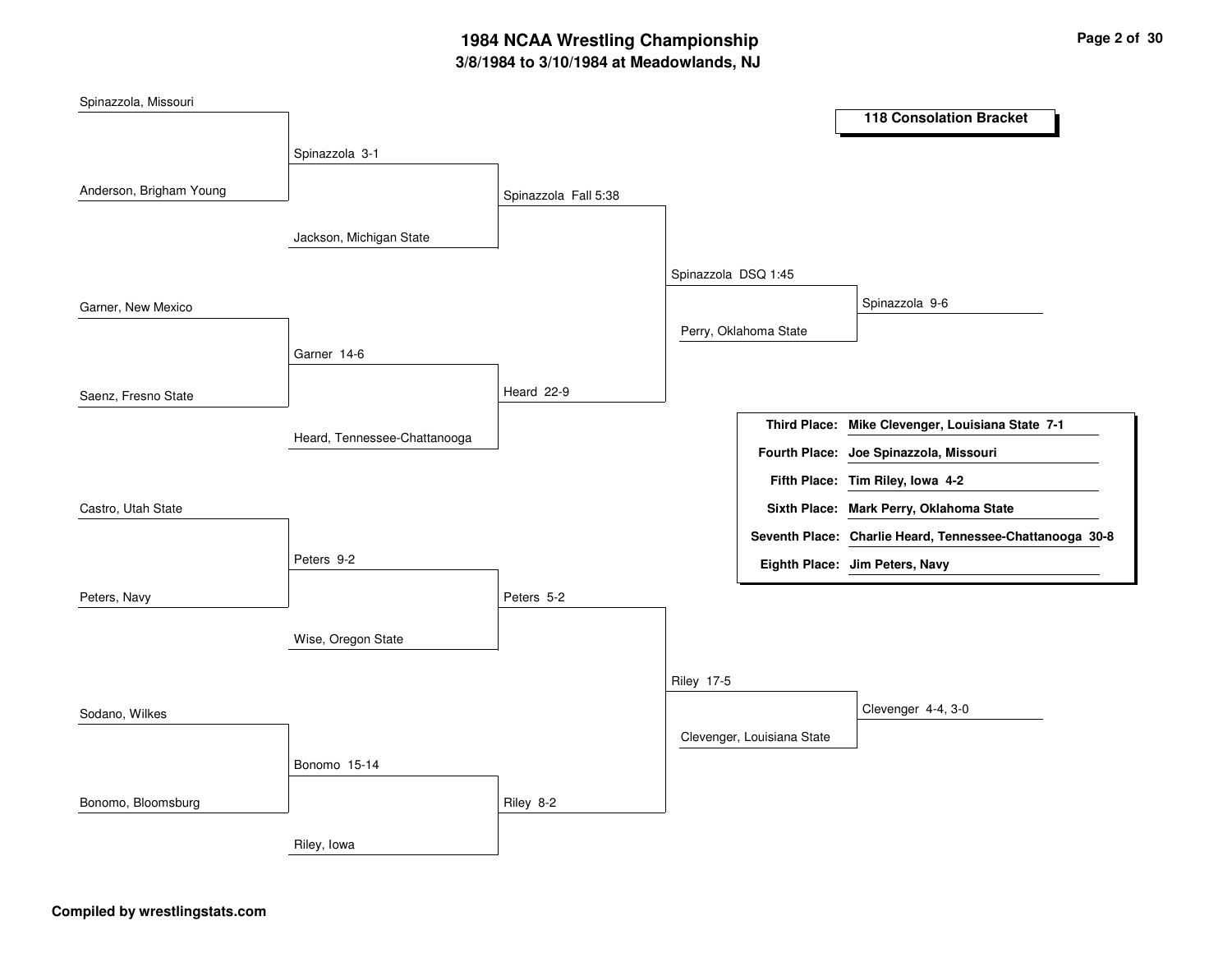**No Pigtails Bouts for 118 Weight Class**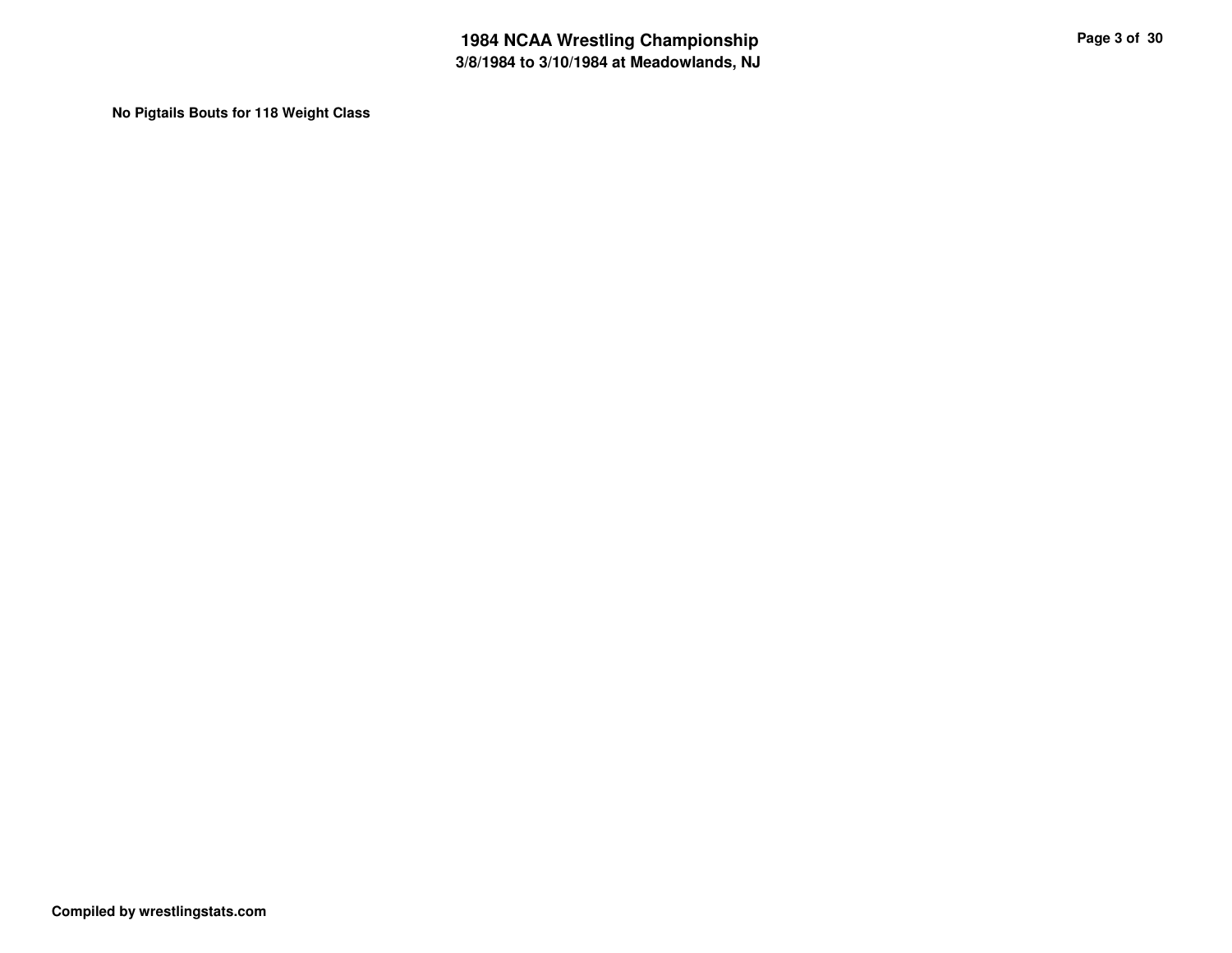### **3/8/1984 to 3/10/1984 at Meadowlands, NJ 1984 NCAA Wrestling Championship Page <sup>4</sup> of <sup>30</sup>**

| Rocky Bonomo, Bloomsburg [9]                           |                           |                        |                    |                    |
|--------------------------------------------------------|---------------------------|------------------------|--------------------|--------------------|
| Chris Davis, Illinois                                  | Rocky Bonomo Fall 5:38    |                        |                    |                    |
| Mark Trizzino, Iowa [4]                                | Mark Trizzino Fall 3:47   | Mark Trizzino 7-4      |                    | 126 Weight Class   |
| Robert Beck, Eastern Michigan                          |                           |                        |                    |                    |
| Chris Lee, Massachusetts                               |                           |                        | Mark Trizzino 5-2  |                    |
| Paul Kreimeyer, Northern Iowa                          | Paul Kreimeyer 13-4       |                        |                    |                    |
| Joe Downey, Hofstra                                    |                           | Mark Zimmer 5-1        |                    |                    |
| Mark Zimmer, Oklahoma [5]                              | Mark Zimmer 24-8          |                        |                    |                    |
| Patrick McCarthy, Miami Ohio                           |                           |                        |                    | Kevin Darkus 5-3   |
| Orlando Caceres, College of New Jersey [8]             | Orlando Caceres Fall 2:15 |                        |                    |                    |
| Don Haddad, Colorado State                             |                           | Orlando Caceres 9-1    |                    |                    |
| Stan Armstrong, Boise State                            | Don Haddad 6-3            |                        |                    |                    |
| John Loomis, Cal State-Bakersfield                     |                           |                        | Kevin Darkus 13-3  |                    |
| Kevin Darkus, Iowa State [1]                           | Kevin Darkus 19-4         |                        |                    |                    |
| Albert Perez, San Jose State                           |                           | Kevin Darkus Fall 2:39 |                    |                    |
| Dave Marquis, Navy [12]                                | Albert Perez Fall 6:08    |                        |                    |                    |
| Mike Rizzo, Bucknell                                   |                           |                        |                    | Kevin Darkus 9-6   |
| Tony Russo, Maryland                                   | Tony Russo 4-2            |                        |                    |                    |
| John Munno, Virginia Military                          |                           | Don Stevens 9-3        |                    |                    |
| Don Stevens, SIU-Edwardsville [7]                      | Don Stevens 15-8          |                        |                    |                    |
| Wade Hughes, George Washington                         |                           |                        | Joe McFarland 10-4 |                    |
|                                                        | Joe McFarland 17-5        |                        |                    |                    |
| Joe McFarland, Michigan [2]<br>Joe Ismay, Fresno State |                           | Joe McFarland 13-5     |                    |                    |
| Dale Mills, Syracuse [11]                              | Joe Ismay 5-4             |                        |                    |                    |
| John Smith, Oklahoma State [3]                         |                           |                        |                    | Joe McFarland 19-4 |
| John Aumiller, North Carolina                          | John Smith Fall 1:03      |                        |                    |                    |
| Dan Foldesy, Cleveland State [10]                      |                           | Dan Foldesy 6-2        |                    |                    |
| Doug Billig, Wilkes                                    | Dan Foldesy 21-4          |                        |                    |                    |
| Gene Spellman, Wisconsin                               |                           |                        | Rich Santoro 8-6   |                    |
| Al Morgan, Missouri                                    | Al Morgan 11-7            |                        |                    |                    |
| Rob Johnson, Louisiana State                           |                           | Rich Santoro 8-5       |                    |                    |
|                                                        |                           |                        |                    |                    |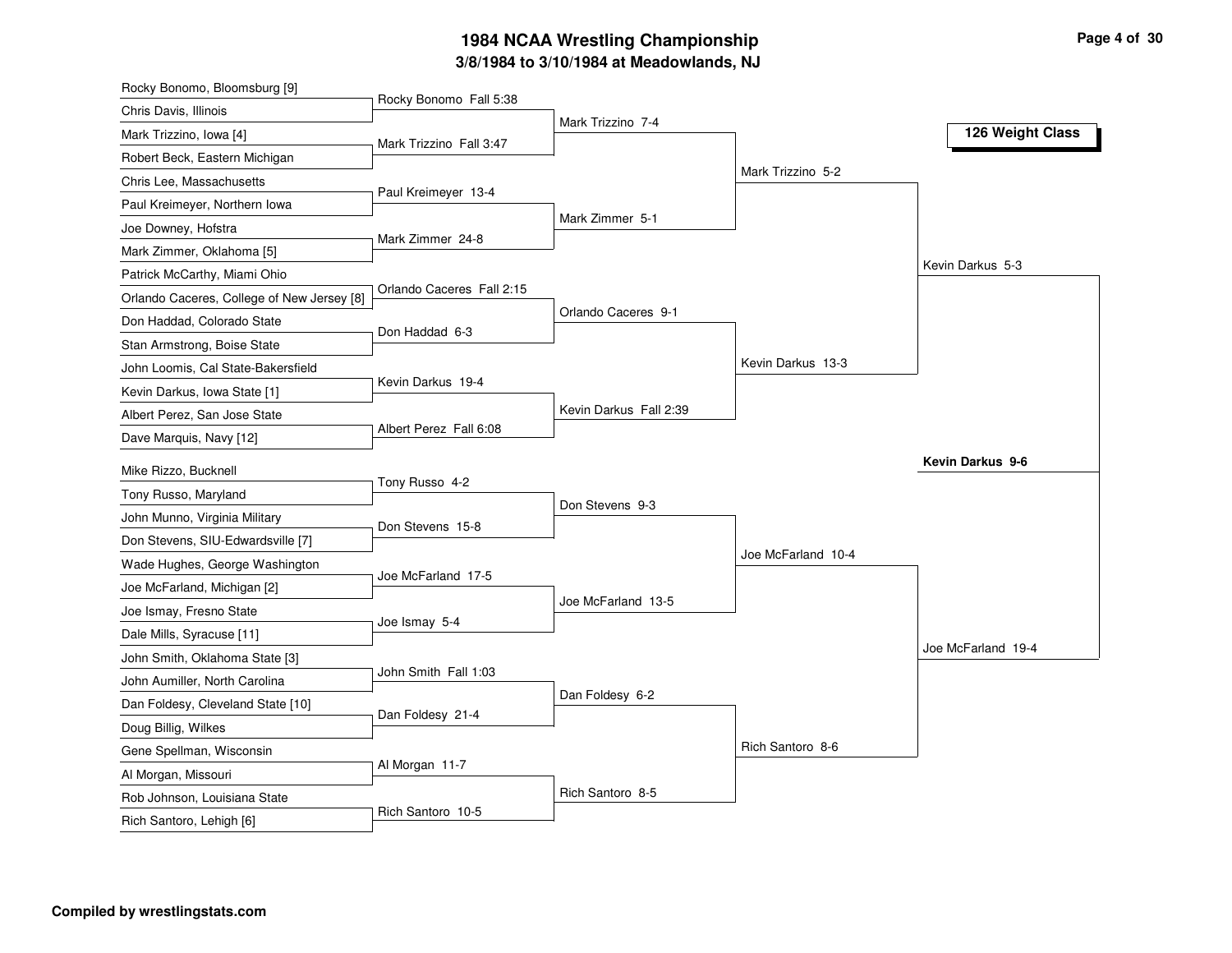## **3/8/1984 to 3/10/1984 at Meadowlands, NJ 1984 NCAA Wrestling Championship Page <sup>5</sup> of <sup>30</sup>**

| Beck, Eastern Michigan        |                                |                      |                 | <b>126 Consolation Bracket</b>                            |
|-------------------------------|--------------------------------|----------------------|-----------------|-----------------------------------------------------------|
|                               |                                |                      |                 |                                                           |
|                               | Bonomo 13-3                    |                      |                 |                                                           |
| Bonomo, Bloomsburg            |                                | Zimmer 6-3           |                 |                                                           |
|                               | Zimmer, Oklahoma               |                      |                 |                                                           |
|                               |                                |                      | Loomis 13-8     |                                                           |
| Loomis, Cal State-Bakersfield |                                |                      |                 | Loomis 6-4                                                |
|                               | Loomis 12-4                    |                      | Santoro, Lehigh |                                                           |
|                               |                                |                      |                 |                                                           |
| Perez, San Jose State         |                                | Loomis 11-4          |                 |                                                           |
|                               | Caceres, College of New Jersey |                      |                 | Third Place: John Loomis, Cal State-Bakersfield Fall 4:59 |
|                               |                                |                      |                 | Fourth Place: Mark Trizzino, Iowa                         |
|                               |                                |                      |                 | Fifth Place: Rich Santoro, Lehigh 11-7                    |
| Hughes, George Washington     |                                |                      |                 | Sixth Place: Rob Johnson, Louisiana State                 |
|                               |                                |                      |                 | Seventh Place: Mark Zimmer, Oklahoma 11-5                 |
|                               | Hughes 10-5                    |                      |                 | Eighth Place: Don Stevens, SIU-Edwardsville               |
| Ismay, Fresno State           |                                | Stevens Fall 6:52 OT |                 |                                                           |
|                               | Stevens, SIU-Edwardsville      |                      |                 |                                                           |
|                               |                                |                      |                 |                                                           |
|                               |                                |                      | Johnson 12-9    |                                                           |
| Johnson, Louisiana State      |                                |                      |                 | Trizzino 9-5                                              |
|                               |                                |                      | Trizzino, Iowa  |                                                           |
|                               | Johnson Med FFT                |                      |                 |                                                           |
| Morgan, Missouri              |                                | Johnson 7-6          |                 |                                                           |
|                               | Foldesy, Cleveland State       |                      |                 |                                                           |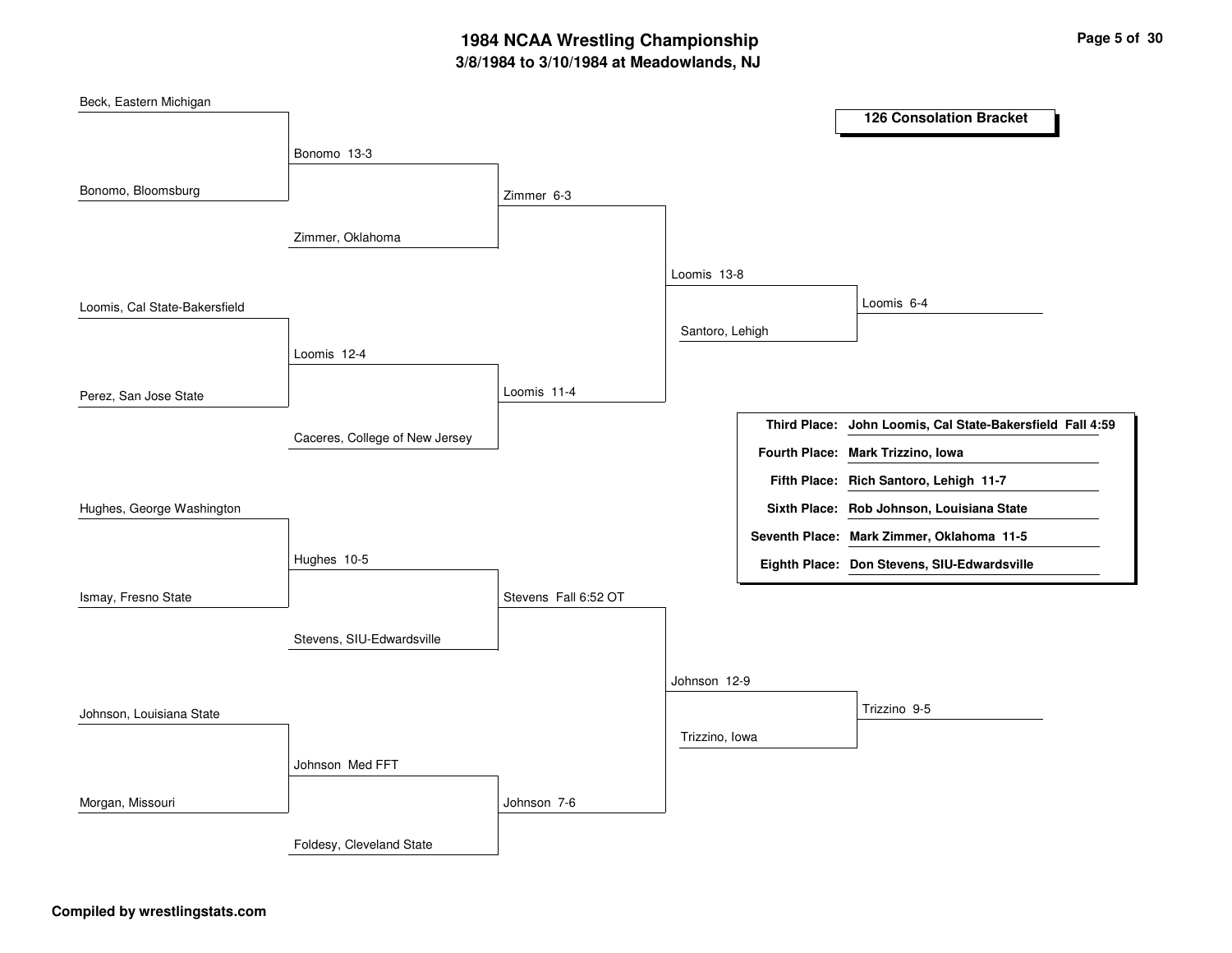## **3/8/1984 to 3/10/1984 at Meadowlands, NJ 1984 NCAA Wrestling Championship Page <sup>6</sup> of <sup>30</sup>**

#### **Championship Pigtail Bouts for 126**

Darkus, Kevin - Iowa State

Darkus 8-3 Bairos, Gary - Arizona State

#### **Consolation Pigtail Bouts for 126**

Loomis, John - Cal State-Bakersfield

Bairos, Gary - Arizona State

Loomis 14-6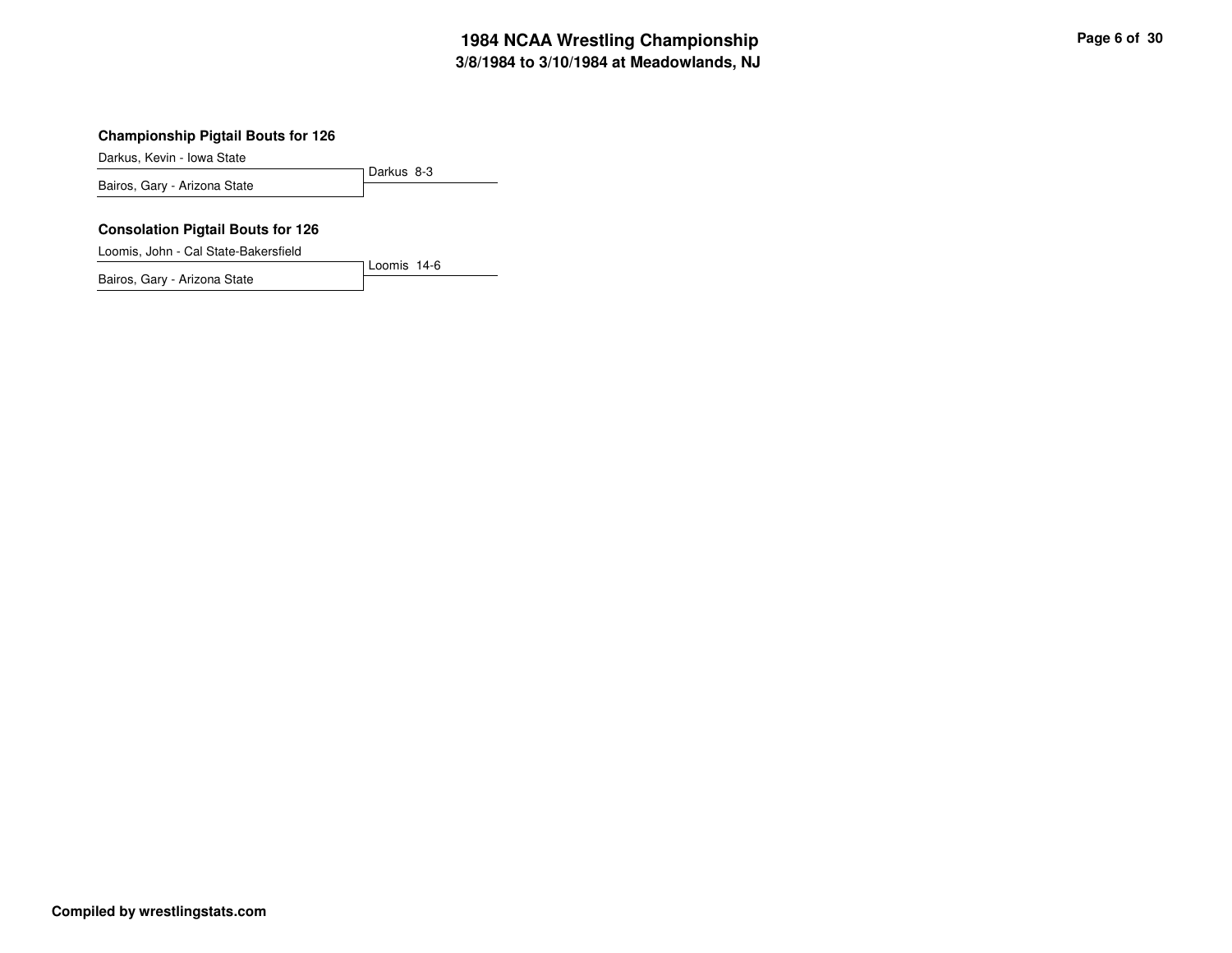### **3/8/19 8 4 to 3/10/19 8 4 at M e a d o wla n d s, N J** 1984 NCAA Wrestling Championship

| Marty Lucas, Kent State                 |                        |                     |                   |                  |
|-----------------------------------------|------------------------|---------------------|-------------------|------------------|
| John Parr, Virginia                     | John Parr 3-3, 3-0     |                     |                   |                  |
| Doug Castellari, Temple                 | Scott Lynch 9-3        | Scott Lynch 10-2    |                   | 134 Weight Class |
| Scott Lynch, Penn State [5]             |                        |                     |                   |                  |
| Mark Ciccarello, Clarion [4]            |                        |                     | Scott Lynch 10-9  |                  |
| Terry Lauver, Shippensburg              | Terry Lauver 15-5      |                     |                   |                  |
| Bob Siegwarth, Washington State         |                        | Terry Lauver 7-4    |                   |                  |
| Tom Riley, Arizona State [9]            | Bob Siegwarth 9-3      |                     |                   |                  |
| Don Stuckly, Purdue                     |                        |                     |                   | Scott Lynch 11-8 |
| Pat Hughes, Springfield                 | Don Stuckly 19-7       |                     |                   |                  |
| John Thorn, Iowa State                  |                        | Clar Anderson 7-4   |                   |                  |
| Clar Anderson, Oklahoma State [1]       | Clar Anderson 5-2      |                     |                   |                  |
| Nick King, Yale                         |                        |                     | Clar Anderson 8-2 |                  |
| Mike Enzien, Boston University          | Nick King 11-7         |                     |                   |                  |
| Jim Jordan, Wisconsin [8]               |                        | Jim Jordan 14-3     |                   |                  |
| Ralph Harrison, New Mexico              | Jim Jordan 9-3         |                     |                   |                  |
| Jody Taylor, Clemson [11]               |                        |                     |                   | Scott Lynch 13-6 |
| Craig Dellorso, Navy                    | Jody Taylor 10-6       |                     |                   |                  |
| Clint Burke, Oklahoma [2]               |                        | Clint Burke 4-2     |                   |                  |
| Don Parsley, Lock Haven                 | Clint Burke 17-5       |                     |                   |                  |
| Charlie Winchock, Rutgers               |                        |                     | Clint Burke 8-2   |                  |
| Jim Mason, Michigan State [7]           | Jim Mason 14-5         |                     |                   |                  |
| John Vega, Fresno State                 |                        | Jim Mason 11-4      |                   |                  |
| Mark Townsley, Miami Ohio               | Mark Townsley 12-6     |                     |                   |                  |
| Chris DeLong, Cal Poly-SLO [10]         |                        |                     |                   | Greg Randall 2-1 |
| Jeff Bradley, Stanford                  | Chris DeLong 17-0      |                     |                   |                  |
| Greg Randall, Iowa [3]                  |                        | Greg Randall 16-14  |                   |                  |
| Ted DiPasquale, Hofstra                 | Greg Randall Fall 5:36 |                     |                   |                  |
| Chris Campbell, Indiana State           |                        |                     | Greg Randall 21-4 |                  |
| Steve Markey, Cal State-Bakersfield [6] | Chris Campbell 13-6    |                     |                   |                  |
| Chris Marisette, Nebraska               |                        | Chris Campbell 12-5 |                   |                  |
|                                         |                        |                     |                   |                  |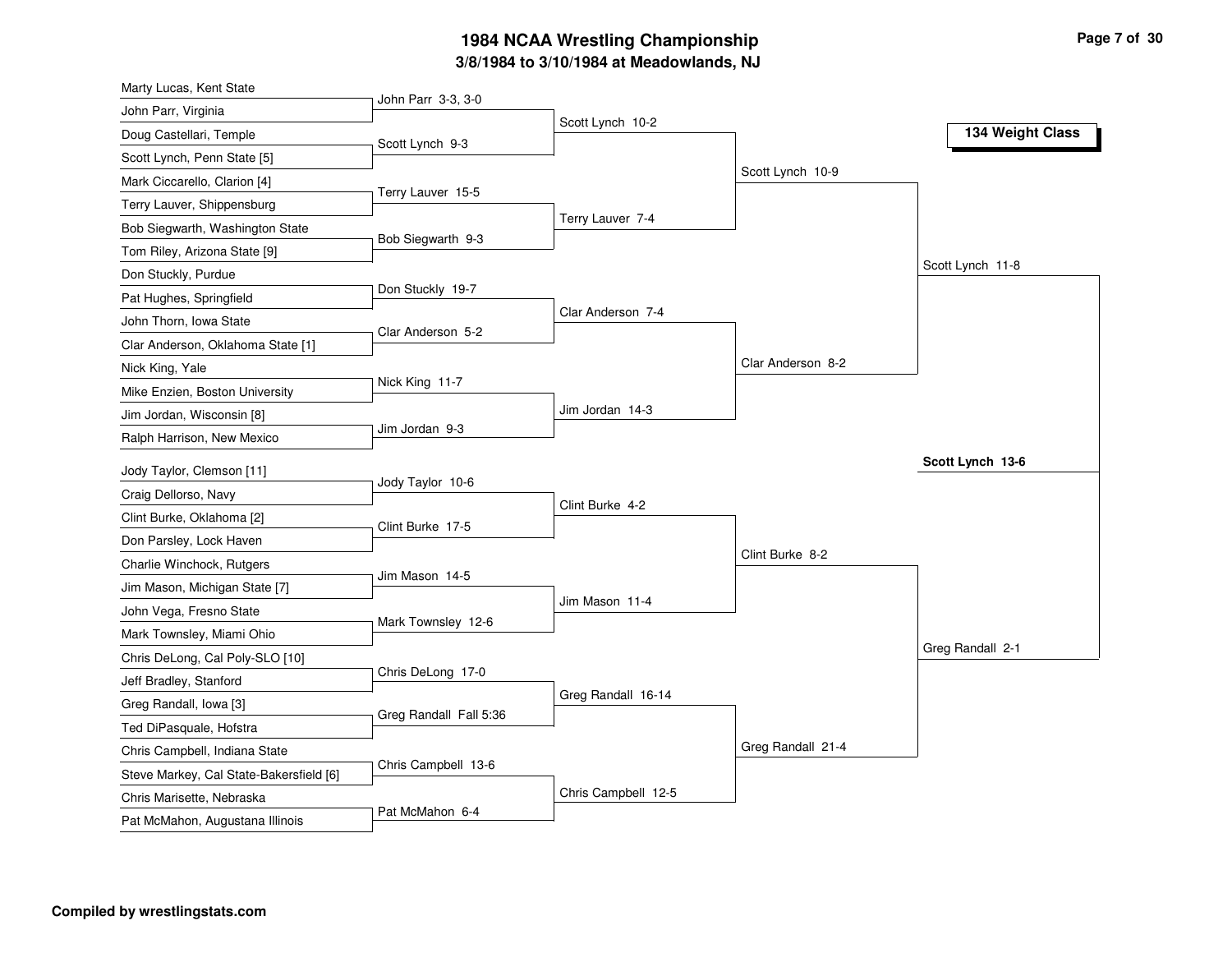## **3/8/1984 to 3/10/1984 at Meadowlands, NJ 1984 NCAA Wrestling Championship Page <sup>8</sup> of <sup>30</sup>**

| Castellari, Temple   |                         |                |                 |                          |                                                |
|----------------------|-------------------------|----------------|-----------------|--------------------------|------------------------------------------------|
|                      |                         |                |                 |                          | <b>134 Consolation Bracket</b>                 |
|                      | Castellari 14-7         |                |                 |                          |                                                |
|                      |                         |                |                 |                          |                                                |
| Parr, Virginia       |                         | Castellari 9-4 |                 |                          |                                                |
|                      |                         |                |                 |                          |                                                |
|                      | Lauver, Shippensburg    |                |                 |                          |                                                |
|                      |                         |                | Jordan 8-4      |                          |                                                |
|                      |                         |                |                 |                          | Burke 4-3                                      |
| Thorn, Iowa State    |                         |                | Burke, Oklahoma |                          |                                                |
|                      | Stuckly 8-4             |                |                 |                          |                                                |
|                      |                         |                |                 |                          |                                                |
| Stuckly, Purdue      |                         | Jordan 15-4    |                 |                          |                                                |
|                      |                         |                |                 |                          | Third Place: Clint Burke, Oklahoma 4-3         |
|                      | Jordan, Wisconsin       |                |                 |                          | Fourth Place: Chris DeLong, Cal Poly-SLO       |
|                      |                         |                |                 |                          |                                                |
|                      |                         |                |                 |                          | Fifth Place: Clar Anderson, Oklahoma State 4-1 |
| Parsley, Lock Haven  |                         |                |                 |                          | Sixth Place: Jim Jordan, Wisconsin             |
|                      |                         |                |                 |                          | Seventh Place: Jim Mason, Michigan State 10-3  |
|                      | Taylor 4-3              |                |                 |                          | Eighth Place: Doug Castellari, Temple          |
| Taylor, Clemson      |                         | Mason 6-4      |                 |                          |                                                |
|                      |                         |                |                 |                          |                                                |
|                      | Mason, Michigan State   |                |                 |                          |                                                |
|                      |                         |                |                 |                          |                                                |
|                      |                         |                | DeLong 3-2      |                          |                                                |
| DiPasquale, Hofstra  |                         |                |                 |                          | DeLong 3-2                                     |
|                      |                         |                |                 | Anderson, Oklahoma State |                                                |
|                      | DeLong Med FFT          |                |                 |                          |                                                |
|                      |                         |                |                 |                          |                                                |
| DeLong, Cal Poly-SLO |                         | DeLong 15-0    |                 |                          |                                                |
|                      | Campbell, Indiana State |                |                 |                          |                                                |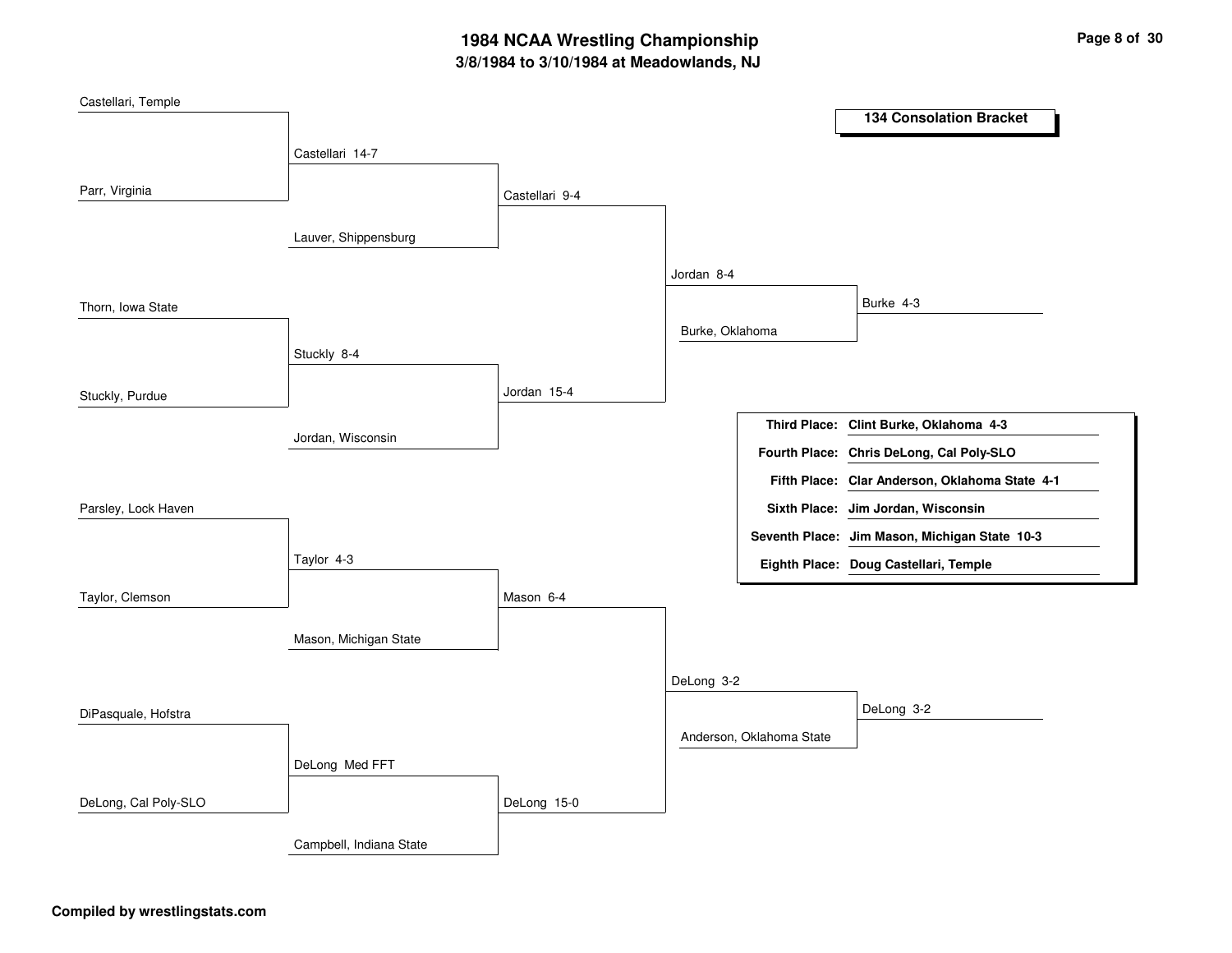## **3/8/1984 to 3/10/1984 at Meadowlands, NJ 1984 NCAA Wrestling Championship Page <sup>9</sup> of <sup>30</sup>**

### **Championship Pigtail Bouts for 134**

Burke, Clint - Oklahoma

|                                  | <b>Burke 17-2</b> |
|----------------------------------|-------------------|
| Maeri, Vinnie - Drexel           |                   |
| Enzien, Mike - Boston University |                   |
|                                  | Enzien 11-7       |
| Slade, Steve - Idaho State       |                   |
| Hughes, Pat - Springfield        |                   |
| Edwards, Jim - Louisiana State   | Hughes 15-13      |
|                                  |                   |

#### **Consolation Pigtail Bouts for 134**

Parsley, Don - Lock Haven

Parsley Fall 4:16 Maeri, Vinnie - Drexel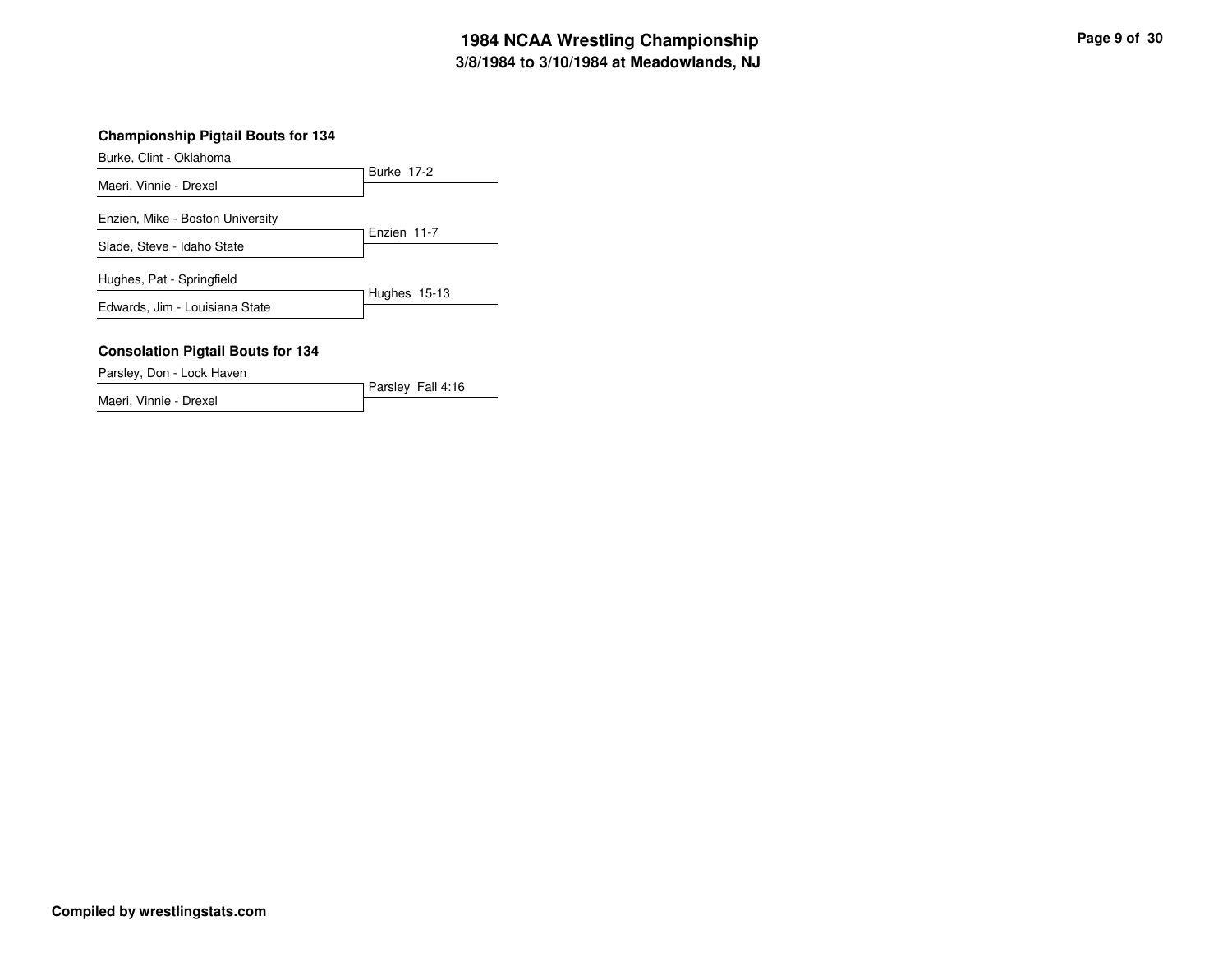### **3/8/1984 to 3/10/1984 at Meadowlands, NJ 1984 NCAA Wrestling Championship Page <sup>10</sup> of <sup>30</sup>**

| Darrel Creps, Ohio State               |                       |                       |                         |                       |
|----------------------------------------|-----------------------|-----------------------|-------------------------|-----------------------|
| Mike Baker, New Mexico                 | Mike Baker 13-4       |                       |                         |                       |
| Wes Beckwith, Massachusetts            | Joe Gibbons 32-0      | Joe Gibbons 12-7      |                         | 142 Weight Class      |
| Joe Gibbons, Iowa State [5]            |                       |                       |                         |                       |
| Peter Yozzo, Lehigh [9]                |                       |                       | Joe Gibbons 3-3, 1-1 Cr |                       |
| Boyd Goodpaster, Portland State        | Peter Yozzo 9-6       |                       |                         |                       |
| John Giura, Wisconsin [4]              |                       | John Giura 4-3        |                         |                       |
| John Cecala, Old Dominion              | John Giura 15-4       |                       |                         |                       |
| David Barnes, San Jose State [8]       |                       |                       |                         | Jesse Reyes Fall 5:28 |
| Colin Coffey, Rider                    | Colin Coffey 8-6      |                       |                         |                       |
| Joey McKenna, Clemson                  |                       | Colin Coffey 4-2      |                         |                       |
| Cliff Berger, Oregon State             | Cliff Berger 13-12    |                       |                         |                       |
| Don Schleicher, Navy                   |                       |                       | Jesse Reyes 17-5        |                       |
| Jesse Reyes, Cal State-Bakersfield [1] | Jesse Reyes 11-7      |                       |                         |                       |
| Maurice Brown, SIU-Edwardsville        |                       | Jesse Reyes 16-7      |                         |                       |
| Eric Childs, Penn State [12]           | Eric Childs 11-4      |                       |                         |                       |
| Darrin Higgins, Oklahoma               |                       |                       |                         | Jesse Reyes 19-11     |
| Mark Terrill, Louisiana State [11]     | Darrin Higgins 11-5   |                       |                         |                       |
| Luke Skove, Oklahoma State [2]         |                       | Luke Skove 19-3       |                         |                       |
| Dave Lundskog, Weber State             | Luke Skove 15-10      |                       |                         |                       |
| Doug Wells, Air Force                  |                       |                       | Luke Skove 6-5          |                       |
| Bob Richards, Cleveland State [7]      | Bob Richards 19-5     |                       |                         |                       |
| Scott Wiggen, Stanford                 |                       | Bob Richards 5-5, 3-1 |                         |                       |
| Scott Turner, North Carolina State     | Scott Turner 2-1      |                       |                         |                       |
| Jeff Kerber, Iowa [3]                  |                       |                       |                         | John Orr 16-13        |
| Dave Gable, Franklin & Marshall        | Jeff Kerber 9-5       |                       |                         |                       |
| Nate Winner, Southern Oregon [10]      |                       | Jeff Kerber 7-3       |                         |                       |
| William Taylor, Nebraska               | Nate Winner Fall 5:58 |                       |                         |                       |
| John Ehrenberge, Virginia Military     |                       |                       | John Orr 6-5            |                       |
| John Orr, Princeton [6]                | John Orr 14-1         |                       |                         |                       |
|                                        |                       |                       |                         |                       |
| Alan Weber, Purdue                     |                       | John Orr 15-4         |                         |                       |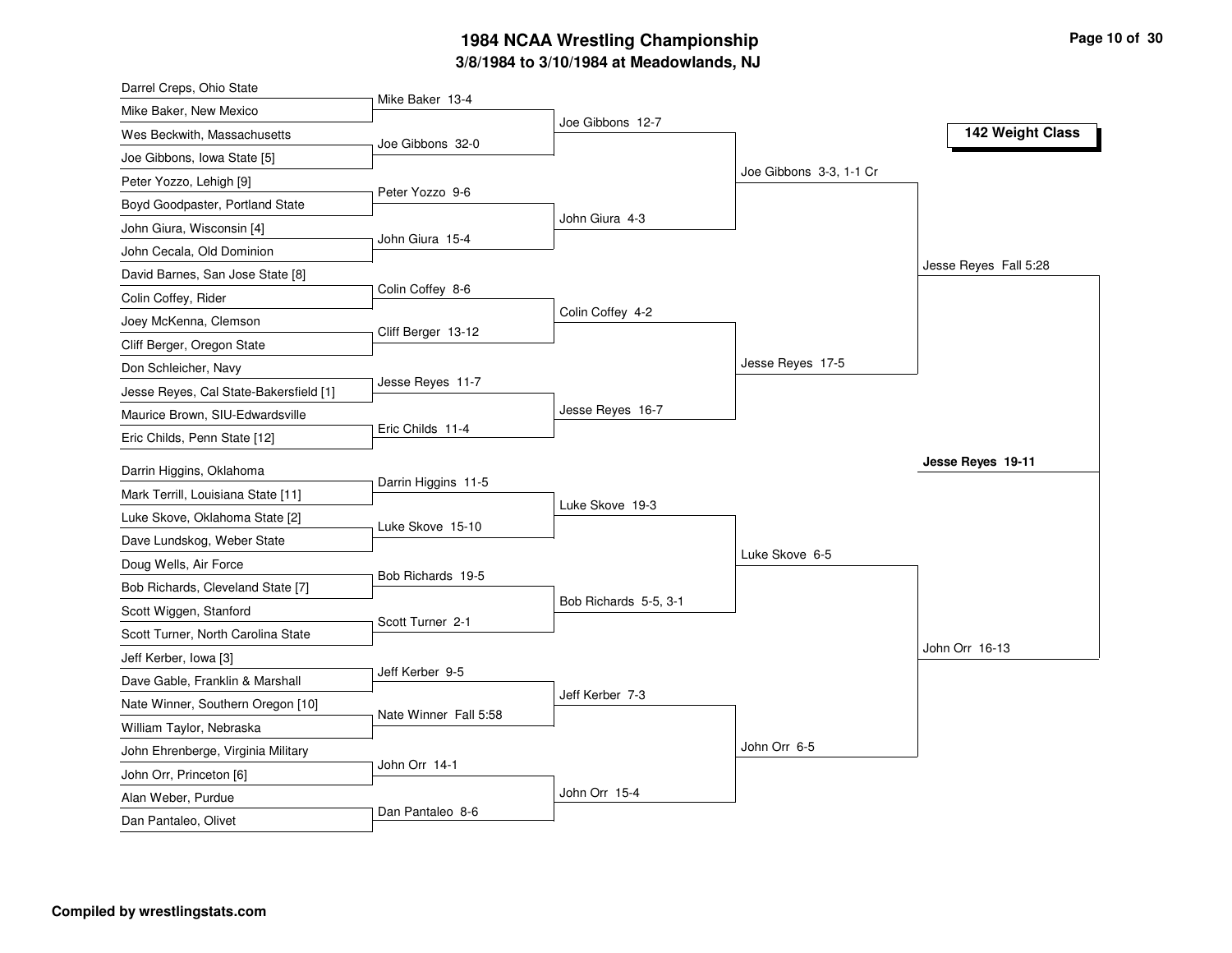## **3/8/1984 to 3/10/1984 at Meadowlands, NJ 1984 NCAA Wrestling Championship Page <sup>11</sup> of <sup>30</sup>**

| Beckwith, Massachusetts       |                           |               |                     |                       |                                                 |
|-------------------------------|---------------------------|---------------|---------------------|-----------------------|-------------------------------------------------|
|                               |                           |               |                     |                       | <b>142 Consolation Bracket</b>                  |
|                               | Baker 13-11               |               |                     |                       |                                                 |
|                               |                           |               |                     |                       |                                                 |
| Baker, New Mexico             |                           | Giura 12-2    |                     |                       |                                                 |
|                               |                           |               |                     |                       |                                                 |
|                               | Giura, Wisconsin          |               |                     |                       |                                                 |
|                               |                           |               | Giura DFT 5:22      |                       |                                                 |
| Schleicher, Navy              |                           |               |                     |                       | Giura 6-5                                       |
|                               |                           |               |                     | Skove, Oklahoma State |                                                 |
|                               | Childs 9-4                |               |                     |                       |                                                 |
|                               |                           |               |                     |                       |                                                 |
| Childs, Penn State            |                           | Childs 7-6    |                     |                       |                                                 |
|                               |                           |               |                     |                       | Third Place: John Giura, Wisconsin 9-2          |
|                               | Coffey, Rider             |               |                     |                       | Fourth Place: Joe Gibbons, Iowa State           |
|                               |                           |               |                     |                       | Fifth Place: Luke Skove, Oklahoma State Med FFT |
| Lundskog, Weber State         |                           |               |                     |                       | Sixth Place: Jeff Kerber, Iowa                  |
|                               |                           |               |                     |                       | Seventh Place: Eric Childs, Penn State 4-1      |
|                               | Lundskog 13-3             |               |                     |                       | Eighth Place: Dave Lundskog, Weber State        |
|                               |                           |               |                     |                       |                                                 |
| Higgins, Oklahoma             |                           | Lundskog 10-6 |                     |                       |                                                 |
|                               | Richards, Cleveland State |               |                     |                       |                                                 |
|                               |                           |               |                     |                       |                                                 |
|                               |                           |               | Kerber 3-3, 1-0     |                       |                                                 |
| Ehrenberge, Virginia Military |                           |               |                     |                       | Gibbons 10-3                                    |
|                               |                           |               | Gibbons, Iowa State |                       |                                                 |
|                               | Pantaleo 7-6              |               |                     |                       |                                                 |
|                               |                           |               |                     |                       |                                                 |
| Pantaleo, Olivet              |                           | Kerber 4-2    |                     |                       |                                                 |
|                               | Kerber, Iowa              |               |                     |                       |                                                 |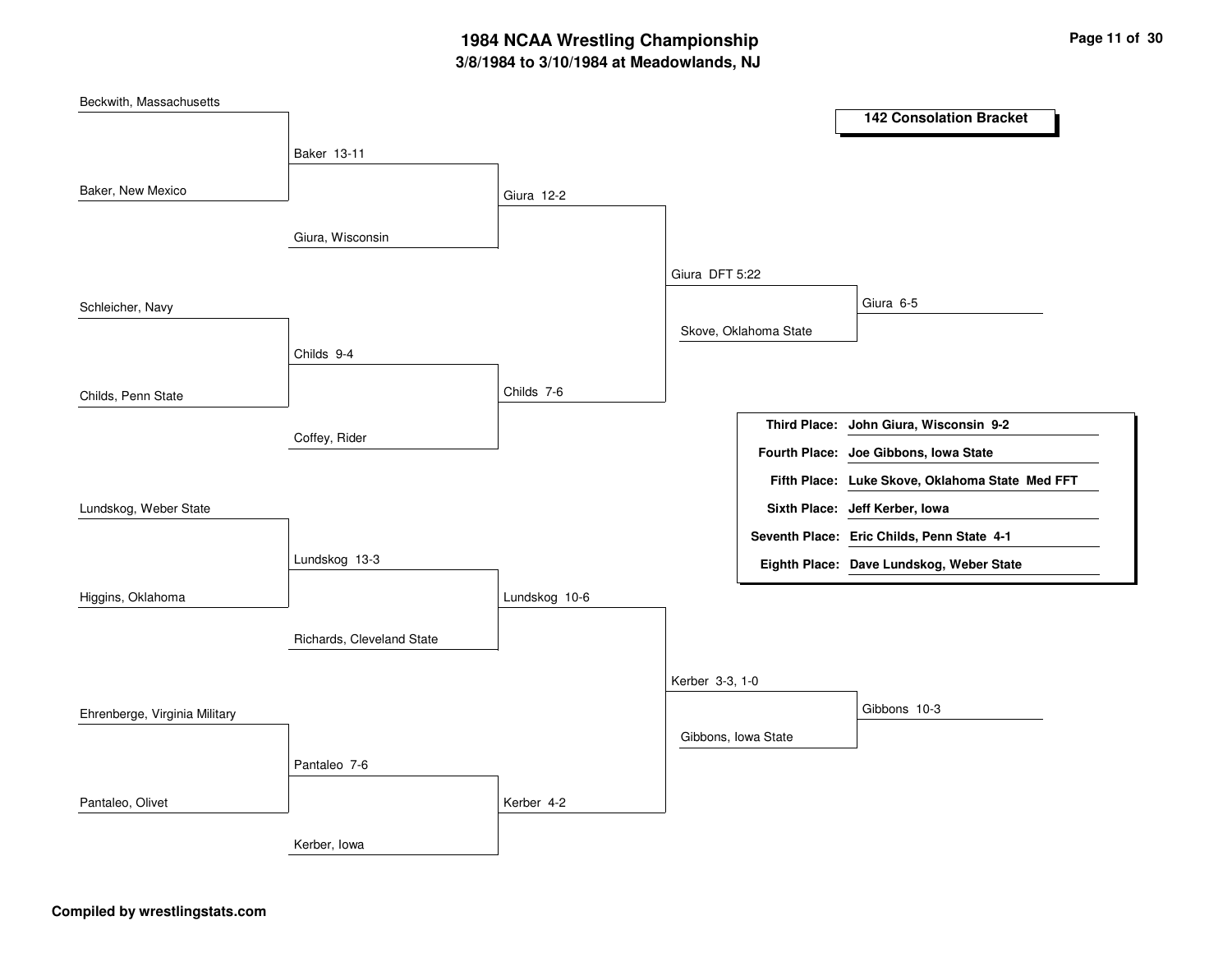## **3/8/1984 to 3/10/1984 at Meadowlands, NJ 1984 NCAA Wrestling Championship Page <sup>12</sup> of <sup>30</sup>**

### **Championship Pigtail Bouts for 142**

Reyes, Jesse - Cal State-Bakersfield

Reyes 19-8 Swierczewski, Bruce - Northern Illinois

#### **Consolation Pigtail Bouts for 142**

Schleicher, Don - Navy

Swierczewski, Bruce - Northern Illinois

Schleicher 9-5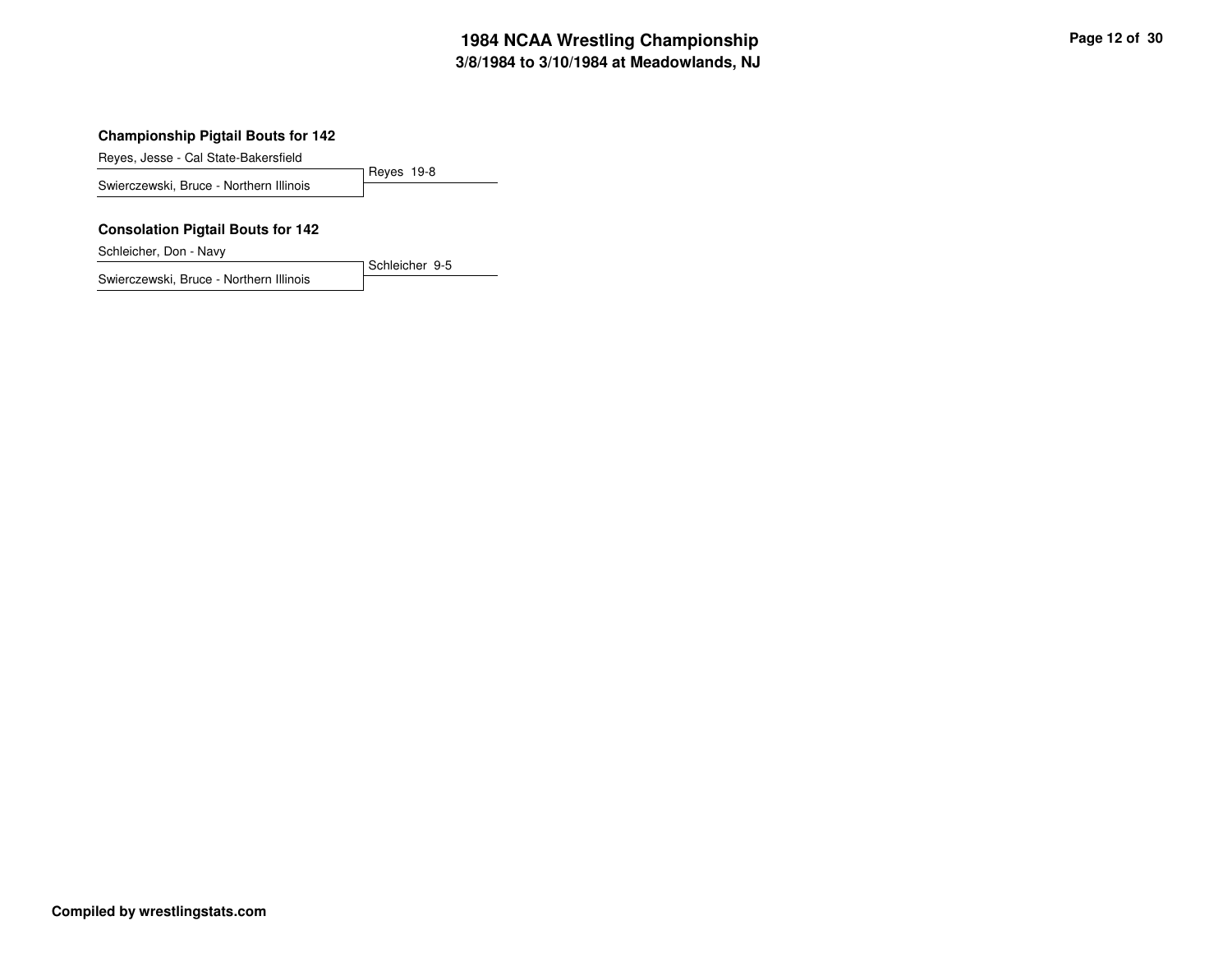### **3/8/1984 to 3/10/1984 at Meadowlands, NJ 1984 NCAA Wrestling Championship Page <sup>13</sup> of <sup>30</sup>**

| Doug Reifsteck, Indiana State             |                       |                         |                        |                   |
|-------------------------------------------|-----------------------|-------------------------|------------------------|-------------------|
| Eddie Urbano, Arizona State [5]           | Eddie Urbano 14-5     |                         |                        |                   |
| John Feldhacker, Tennessee-Chattanooga    | Ben Ward 5-4          | Eddie Urbano 11-7       |                        | 150 Weight Class  |
| Ben Ward, Old Dominion                    |                       |                         |                        |                   |
| Tim Draper, Utah State                    |                       |                         | Eddie Urbano 11-4      |                   |
| Steve Martinez, Minnesota [9]             | Steve Martinez 10-5   |                         |                        |                   |
| Chris Mondragon, North Carolina State [4] |                       | Steve Martinez 10-2     |                        |                   |
| Ken Lynch, Yale                           | Chris Mondragon 10-3  |                         |                        |                   |
| Allan Childers, Kent State                |                       |                         |                        | Kenny Monday 11-5 |
| John Sonderegger, Missouri [8]            | John Sonderegger 5-3  |                         |                        |                   |
| Charles Root, Michigan State              | Charles Root 10-3     | John Sonderegger 13-6   |                        |                   |
| Chris Joy, Boston University              |                       |                         |                        |                   |
| Kevin Bianchi, Navy                       |                       |                         | Kenny Monday Fall 3:47 |                   |
| Kenny Monday, Oklahoma State [1]          | Kenny Monday 12-3     |                         |                        |                   |
| Jude Skove, Ohio State [12]               |                       | Kenny Monday Fall 6:02  |                        |                   |
| Scott Cardwell, Oregon State              | Jude Skove Fall 2:41  |                         |                        |                   |
| Dan Bicandi, Boise State                  |                       |                         |                        | Kenny Monday 7-2  |
| Wes Gasner, Wyoming [2]                   | Wes Gasner 10-0       |                         |                        |                   |
| Mike Langlais, North Dakota State [11]    |                       | Darren Abel 12-0        |                        |                   |
| Darren Abel, Oklahoma                     | Darren Abel 9-3       |                         |                        |                   |
| Allen Pascual, Rider                      |                       |                         | Darren Abel 3-2        |                   |
| Ken Nellis, Clarion [7]                   | Ken Nellis 12-5       |                         |                        |                   |
| Jim Farina, Iowa State                    |                       | Jim Farina 8-1          |                        |                   |
| Mike Bossi, Massachusetts                 | Jim Farina 17-1       |                         |                        |                   |
| Tony Gentile, James Madison               |                       |                         |                        | Marty Kistler 5-1 |
| Marty Kistler, Iowa [3]                   | Marty Kistler 12-4    |                         |                        |                   |
| Pat Welch, Cornell [10]                   |                       | Marty Kistler Fall 4:14 |                        |                   |
| Dave Holler, Illinois State               | Pat Welch 7-6         |                         |                        |                   |
| Lex Roy, Louisiana State                  |                       |                         | Marty Kistler 8-4      |                   |
| Jeff Schumacher, North Dakota             | Lex Roy 11-8          |                         |                        |                   |
| Chris Bevilacqua, Penn State [6]          |                       | Chris Bevilacqua 11-4   |                        |                   |
|                                           | Chris Bevilacqua 19-5 |                         |                        |                   |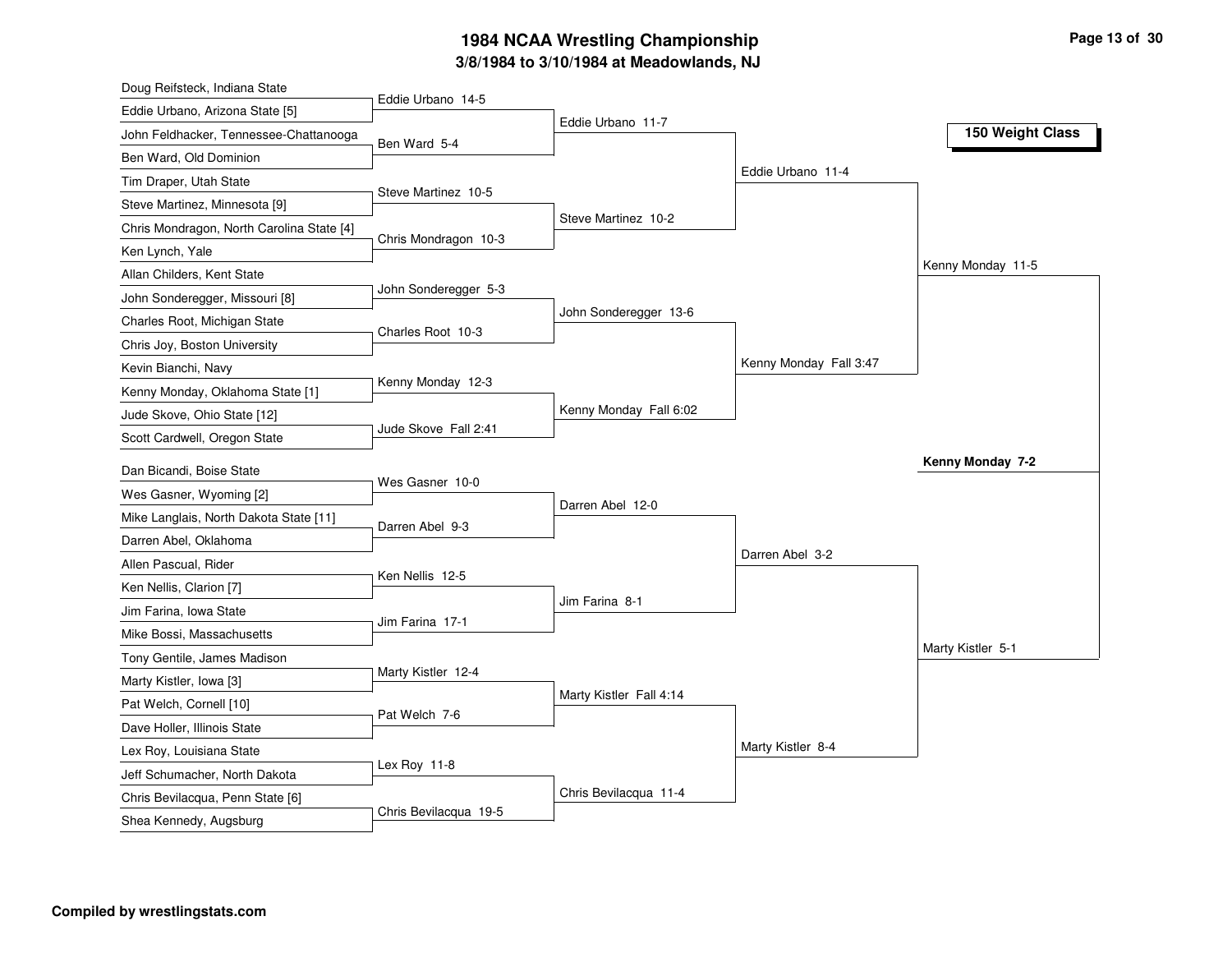## **3/8/1984 to 3/10/1984 at Meadowlands, NJ 1984 NCAA Wrestling Championship Page <sup>14</sup> of <sup>30</sup>**

| Reifsteck, Indiana State     |                        |                       |                 |                       |                                                |  |
|------------------------------|------------------------|-----------------------|-----------------|-----------------------|------------------------------------------------|--|
|                              |                        |                       |                 |                       | <b>150 Consolation Bracket</b>                 |  |
|                              | Ward 8-5               |                       |                 |                       |                                                |  |
|                              |                        |                       |                 |                       |                                                |  |
| Ward, Old Dominion           |                        | Ward 14-4             |                 |                       |                                                |  |
|                              |                        |                       |                 |                       |                                                |  |
|                              | Martinez, Minnesota    |                       |                 |                       |                                                |  |
|                              |                        |                       | Sonderegger 8-2 |                       |                                                |  |
|                              |                        |                       |                 |                       |                                                |  |
| Bianchi, Navy                |                        |                       |                 |                       | Sonderegger Fall 2:51                          |  |
|                              |                        |                       | Abel, Oklahoma  |                       |                                                |  |
|                              | Skove 6-1              |                       |                 |                       |                                                |  |
| Skove, Ohio State            |                        | Sonderegger Fall 3:35 |                 |                       |                                                |  |
|                              |                        |                       |                 |                       |                                                |  |
|                              | Sonderegger, Missouri  |                       |                 |                       | Third Place: Eddie Urbano, Arizona State 7-2   |  |
|                              |                        |                       |                 |                       | Fourth Place: John Sonderegger, Missouri       |  |
|                              |                        |                       |                 |                       | Fifth Place: Darren Abel, Oklahoma 9-5         |  |
| Langlais, North Dakota State |                        |                       |                 |                       | Sixth Place: Mike Langlais, North Dakota State |  |
|                              |                        |                       |                 |                       | Seventh Place: Ben Ward, Old Dominion 11-3     |  |
|                              | Langlais 5-2           |                       |                 |                       | Eighth Place: Chris Bevilacqua, Penn State     |  |
|                              |                        |                       |                 |                       |                                                |  |
| Gasner, Wyoming              |                        | Langlais 10-1         |                 |                       |                                                |  |
|                              |                        |                       |                 |                       |                                                |  |
|                              | Farina, Iowa State     |                       |                 |                       |                                                |  |
|                              |                        |                       | Langlais 17-14  |                       |                                                |  |
|                              |                        |                       |                 |                       |                                                |  |
| Gentile, James Madison       |                        |                       |                 |                       | Urbano 14-7                                    |  |
|                              |                        |                       |                 | Urbano, Arizona State |                                                |  |
|                              | Welch Med FFT          |                       |                 |                       |                                                |  |
| Welch, Cornell               |                        | Bevilacqua 5-2        |                 |                       |                                                |  |
|                              |                        |                       |                 |                       |                                                |  |
|                              | Bevilacqua, Penn State |                       |                 |                       |                                                |  |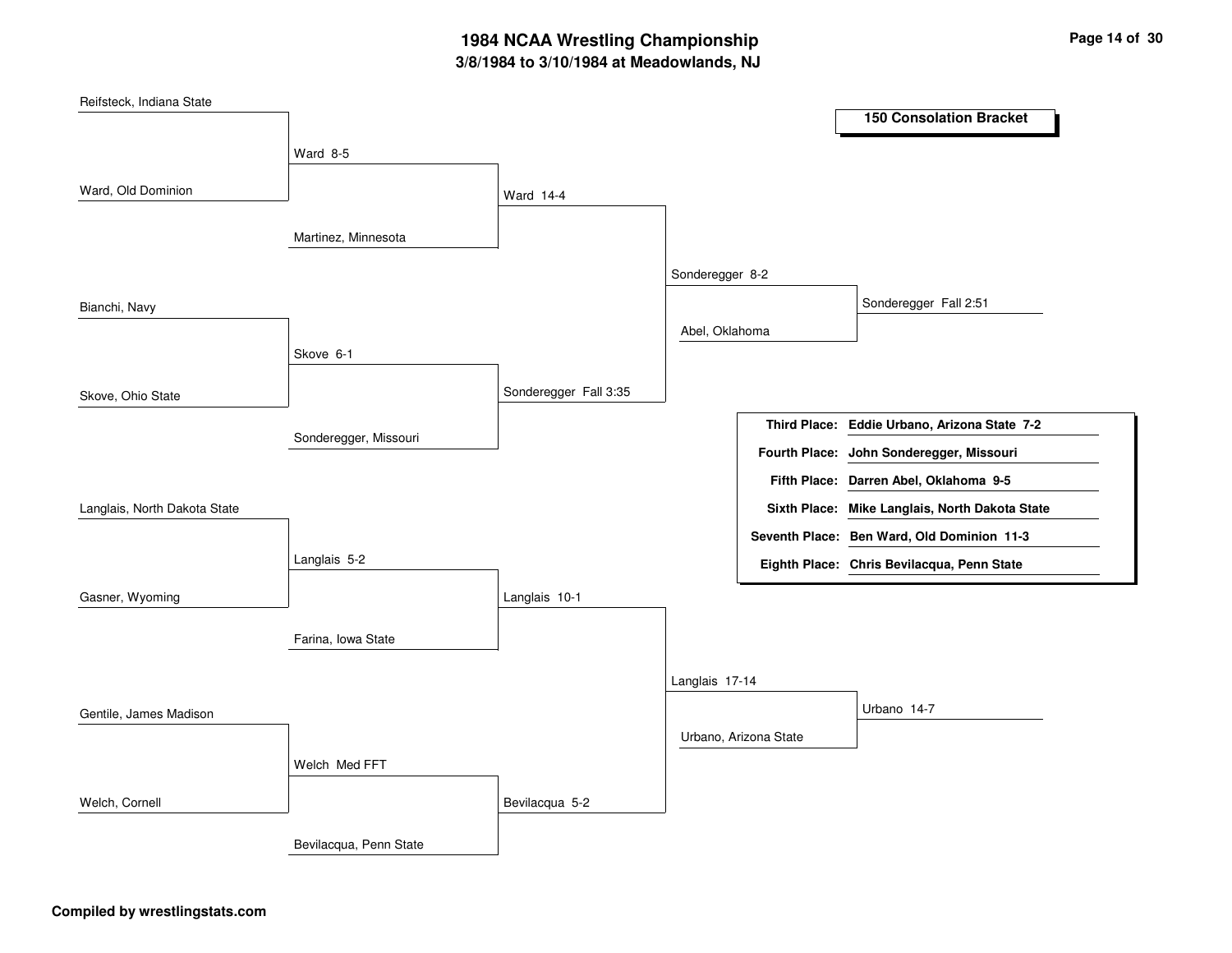## **3/8/1984 to 3/10/1984 at Meadowlands, NJ 1984 NCAA Wrestling Championship Page <sup>15</sup> of <sup>30</sup>**

### **Championship Pigtail Bouts for 150**

Farina, Jim - Iowa State

|                                                                        | Farina 10-5      |
|------------------------------------------------------------------------|------------------|
| Bussey, Ron - College of New Jersey                                    |                  |
| Sonderegger, John - Missouri<br>Walker, Ben - Virginia Military        | Sonderegger 8-7  |
| Langlais, Mike - North Dakota State<br>Dotson, Mike - Washington State | Langlais 22-15   |
| Monday, Kenny - Oklahoma State                                         | Monday Fall 5:37 |
| Lanham, Glen - Tennessee                                               |                  |
| <b>Consolation Pigtail Bouts for 150</b>                               |                  |

Bianchi, Kevin - Navy

Bianchi 4-2 Lanham, Glen - Tennessee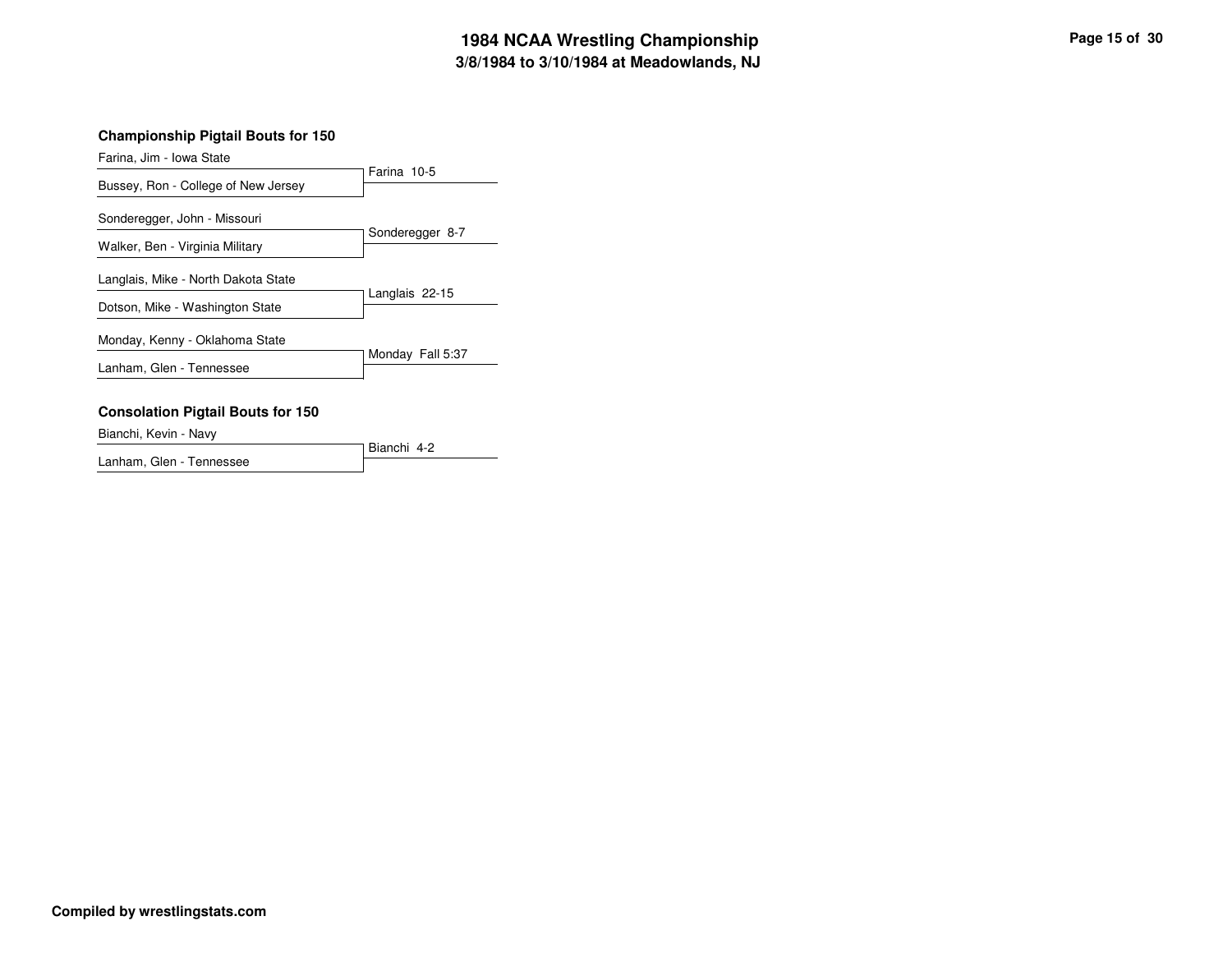## **3/8/1984 to 3/10/1984 at Meadowlands, NJ 1984 NCAA Wrestling Championship Page <sup>16</sup> of <sup>30</sup>**

| Doug Anderson, Missouri                                |                         |                         |                     |                  |
|--------------------------------------------------------|-------------------------|-------------------------|---------------------|------------------|
| Johnny Johnson, Oklahoma [4]                           | Johnny Johnson 18-7     |                         |                     |                  |
| Bruce Arvold, Augsburg                                 | Bruce Arvold 15-14      | Johnny Johnson 18-16    |                     | 158 Weight Class |
| John Davis, Morgan State [9]                           |                         |                         |                     |                  |
| Tad Wilson, North Carolina                             |                         |                         | Johnny Johnson 10-6 |                  |
| Dave Yale, New Hampshire                               | Tad Wilson 7-3          |                         |                     |                  |
| Darryl Pope, San Jose State                            |                         | Darryl Pope 10-2        |                     |                  |
| Paul Salyers, Central Michigan                         | Darryl Pope 19-3        |                         |                     |                  |
| William White, Syracuse                                |                         |                         |                     | Jim Zalesky 10-3 |
| Greg Elinsky, Penn State [8]                           | Greg Elinsky 9-3        |                         |                     |                  |
| Dave Lilovich, Purdue                                  |                         | Greg Elinsky 10-2       |                     |                  |
| Bill Tate, Iowa State                                  | Dave Lilovich Fall 0:45 |                         |                     |                  |
| Greg Evans, Minnesota                                  |                         |                         | Jim Zalesky 3-2     |                  |
| Jim Zalesky, Iowa [1]                                  | Jim Zalesky 19-4        |                         |                     |                  |
| John Barrett, St. Cloud State                          |                         | Jim Zalesky Fall 6:40   |                     |                  |
| Chris Aragona, William & Mary [12]                     | John Barrett Fall 5:43  |                         |                     |                  |
|                                                        |                         |                         |                     | Jim Zalesky 9-5  |
| Tom Jamicky, Wilkes<br>Doug Buckwalter, Lock Haven [7] | Doug Buckwalter 14-2    |                         |                     |                  |
|                                                        |                         | Doug Buckwalter 9-7     |                     |                  |
| Alphonso Phillips, Washington State                    | Chris Bodine 5-3        |                         |                     |                  |
| Chris Bodine, Arizona State                            |                         |                         | Bill Dykeman 9-7    |                  |
| Norm Dahm, Southwest Missouri                          | Dave Grant 4-1          |                         |                     |                  |
| Dave Grant, Northern Iowa [11]                         |                         | Bill Dykeman 3-2        |                     |                  |
| Bill Dykeman, Oklahoma State [2]                       | Bill Dykeman 15-5       |                         |                     |                  |
| Fred Allan, Brigham Young                              |                         |                         |                     | Mark Schmitz 3-1 |
| Terry Jones, Oregon State [10]                         | Terry Jones 10-7        |                         |                     |                  |
| Steve Swan, Appalachian State                          |                         | Kevin Jackson Fall 2:22 |                     |                  |
| Kevin Jackson, Louisiana State [3]                     | Kevin Jackson 3-2       |                         |                     |                  |
| Ernie Vatch, Northern Illinois                         |                         |                         | Mark Schmitz 13-4   |                  |
| Buddy Kerr, Virginia                                   | Steve Romesburg 4-3     |                         |                     |                  |
| Steve Romesburg, Rider                                 |                         |                         |                     |                  |
| Rick Stageberg, Virginia Tech                          | Mark Schmitz 12-5       | Mark Schmitz 12-5       |                     |                  |
| Mark Schmitz, Wisconsin [6]                            |                         |                         |                     |                  |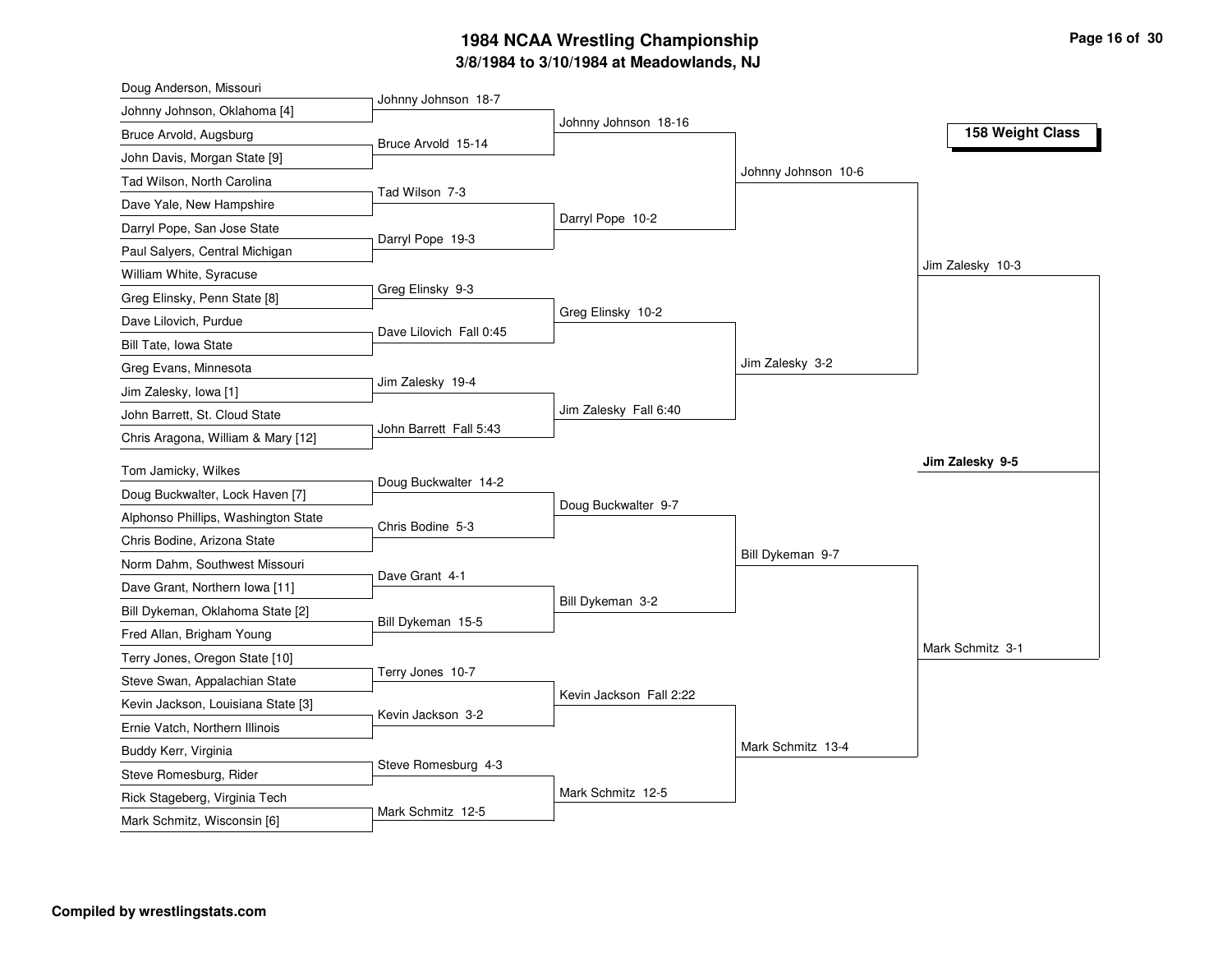## **3/8/1984 to 3/10/1984 at Meadowlands, NJ 1984 NCAA Wrestling Championship Page <sup>17</sup> of <sup>30</sup>**

| Anderson, Missouri       |                          |                |                         |                                                 |
|--------------------------|--------------------------|----------------|-------------------------|-------------------------------------------------|
|                          |                          |                |                         | <b>158 Consolation Bracket</b>                  |
|                          | Arvold 12-4              |                |                         |                                                 |
| Arvold, Augsburg         |                          | Pope 10-6      |                         |                                                 |
|                          | Pope, San Jose State     |                |                         |                                                 |
|                          |                          |                | Pope 4-2                |                                                 |
| Gerdes, Illinois State   |                          |                |                         | Dykeman 4-3                                     |
|                          |                          |                | Dykeman, Oklahoma State |                                                 |
|                          | Gerdes 9-5               |                |                         |                                                 |
| Barrett, St. Cloud State |                          | Elinsky 5-2    |                         |                                                 |
|                          |                          |                |                         | Third Place: Kevin Jackson, Louisiana State 3-1 |
|                          | Elinsky, Penn State      |                |                         | Fourth Place: Bill Dykeman, Oklahoma State      |
|                          |                          |                |                         | Fifth Place: Darryl Pope, San Jose State 9-2    |
| Luttrell, New Mexico     |                          |                |                         | Sixth Place: Johnny Johnson, Oklahoma           |
|                          |                          |                |                         | Seventh Place: Greg Elinsky, Penn State 4-3     |
|                          | Grant 13-5               |                |                         | Eighth Place: Dave Grant, Northern Iowa         |
| Grant, Northern Iowa     |                          | Grant 4-4, 6-3 |                         |                                                 |
|                          | Buckwalter, Lock Haven   |                |                         |                                                 |
|                          |                          |                | Jackson 5-4             |                                                 |
| Stageberg, Virginia Tech |                          |                |                         | Jackson 7-6                                     |
|                          |                          |                | Johnson, Oklahoma       |                                                 |
|                          | Stageberg 6-0            |                |                         |                                                 |
| Romesburg, Rider         |                          | Jackson 6-3    |                         |                                                 |
|                          | Jackson, Louisiana State |                |                         |                                                 |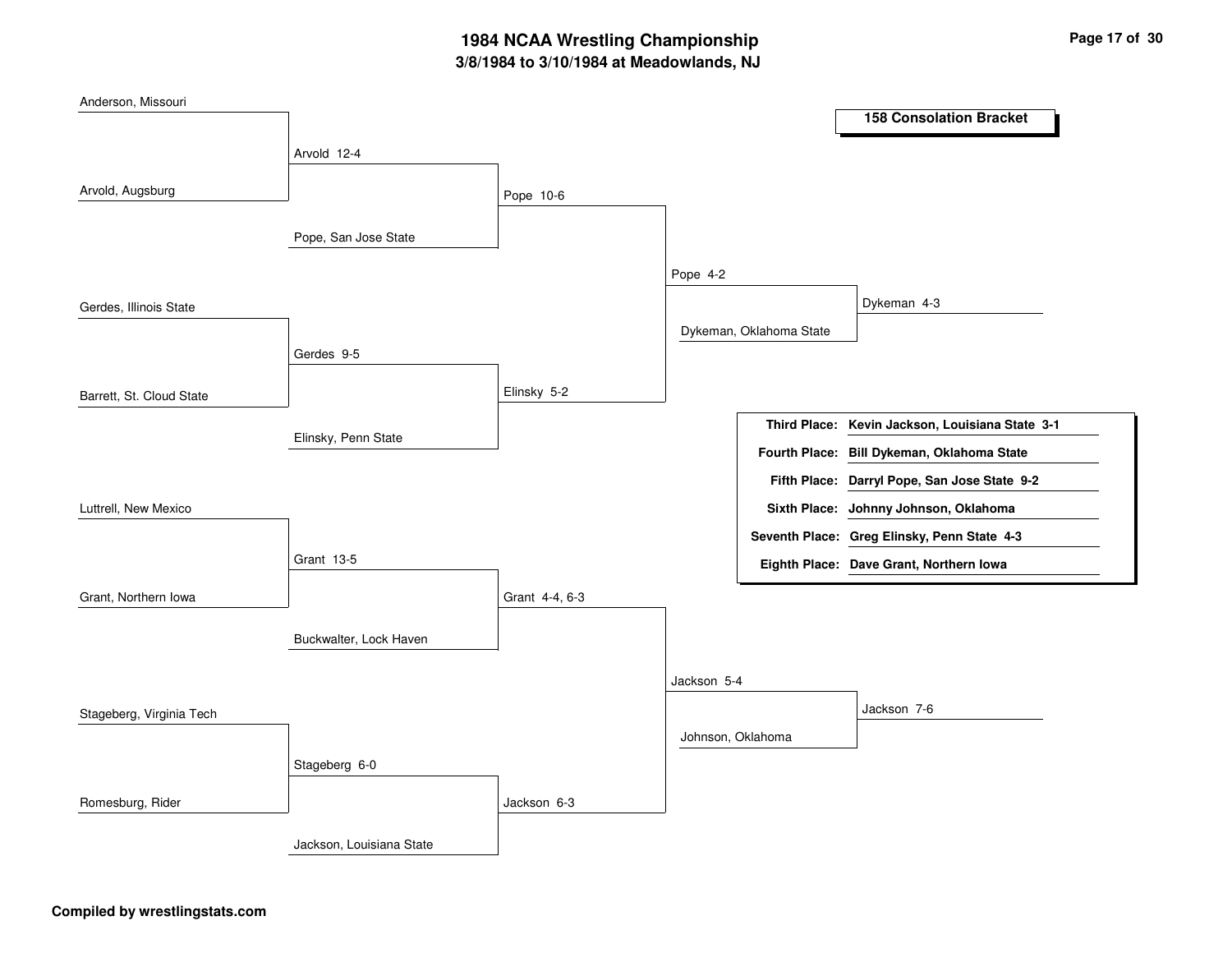## **3/8/1984 to 3/10/1984 at Meadowlands, NJ 1984 NCAA Wrestling Championship Page <sup>18</sup> of <sup>30</sup>**

#### **Championship Pigtail Bouts for 158**

| Phillips, Alphonso - Washington State    |                    |
|------------------------------------------|--------------------|
| Glynn, Kevin - Northern Arizona          | Phillips 16-2      |
|                                          |                    |
| Elinsky, Greg - Penn State               |                    |
| Cox, Don - South Dakota State            | Elinsky 13-3       |
| Pope, Darryl - San Jose State            |                    |
| Glaberman, Bob - College of New Jersey   | Pope Fall 6:59     |
| Dykeman, Bill - Oklahoma State           |                    |
| Luttrell, Curtis - New Mexico            | Dykeman 7-3        |
| Zalesky, Jim - Iowa                      |                    |
| Gerdes, Mike - Illinois State            | Zalesky 23-6       |
|                                          |                    |
| <b>Consolation Pigtail Bouts for 158</b> |                    |
| Luttrell, Curtis - New Mexico            | Luttrell Fall 5:38 |
| Allan, Fred - Brigham Young              |                    |
| Gerdes, Mike - Illinois State            |                    |

|                         | Gerdes 5-5, 9-0 |
|-------------------------|-----------------|
| Evans, Greg - Minnesota |                 |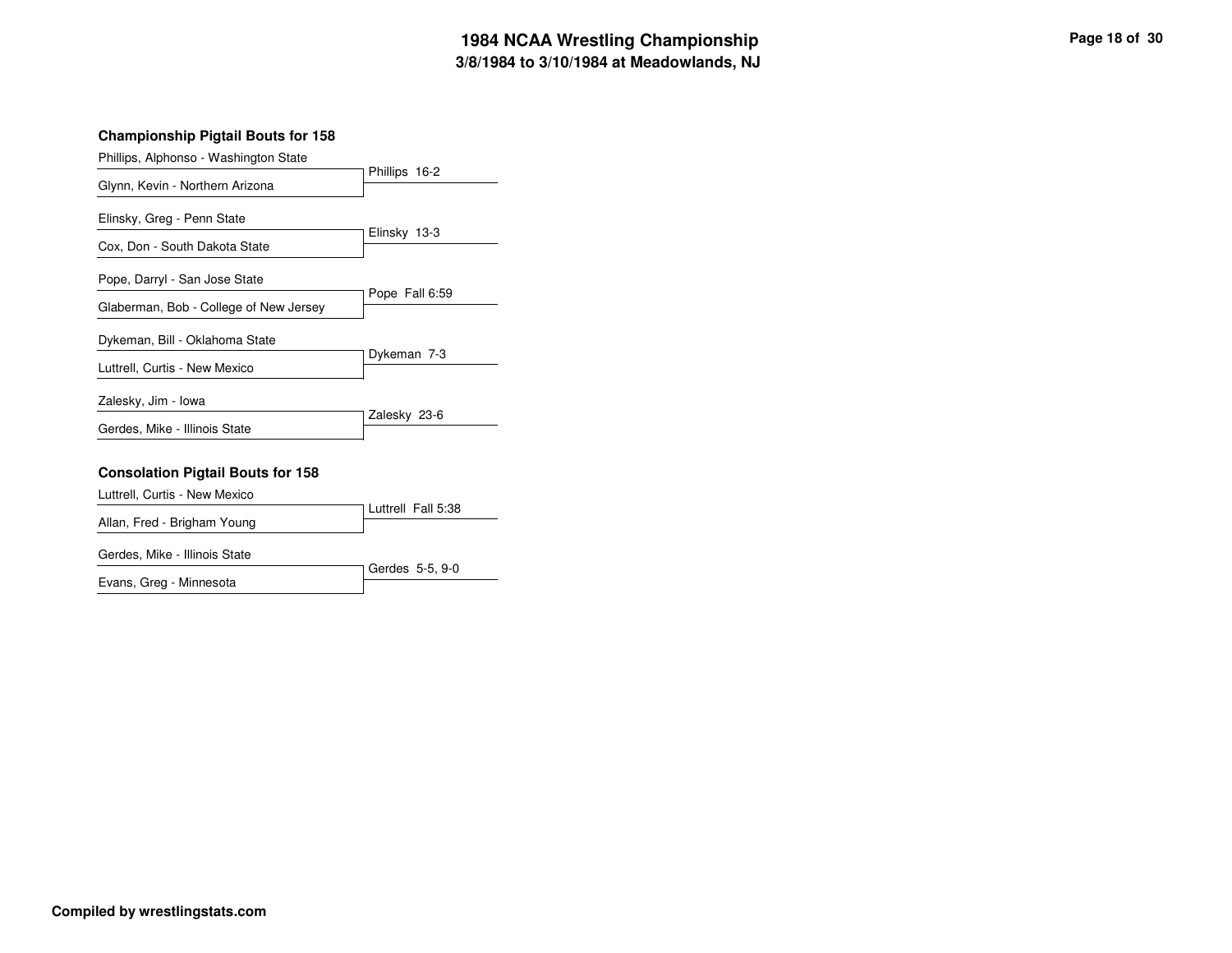### **3/8/19 8 4 to 3/10/19 8 4 at M e a d o wla n d s, N J** 1984 NCAA Wrestling Championship

| Eric Brugel, Penn State [9]          |                       |                      |                       |                     |
|--------------------------------------|-----------------------|----------------------|-----------------------|---------------------|
| Neil Alton, West Chester             | Eric Brugel 6-5       |                      |                       |                     |
| Sylvester Carver, Fresno State [4]   | Sylvester Carver 13-3 | Sylvester Carver 9-6 |                       | 167 Weight Class    |
| Steve Porter, Washington State       |                       |                      |                       |                     |
| Mike Van Arsdale, Iowa State         |                       |                      | Sylvester Carver 10-7 |                     |
| Greg Sargis, Michigan State          | Greg Sargis Fall 4:25 |                      |                       |                     |
| Jim Reilly, Lehigh [5]               |                       | Jim Reilly 12-3      |                       |                     |
| Sean McCarthy, Indiana State         | Jim Reilly 3-2        |                      |                       |                     |
| Randy Kaiser, Miami Ohio             |                       |                      |                       | Mike Sheets 6-3     |
| Chris Edmond, Tennessee              | Chris Edmond 13-10    |                      |                       |                     |
| Ron Whitman, Wyoming                 | Bill Gaffney 2-1      | Chris Edmond 6-4     |                       |                     |
| Bill Gaffney, North Carolina [8]     |                       |                      |                       |                     |
| Mike Sheets, Oklahoma State [1]      |                       |                      | Mike Sheets Fall 6:52 |                     |
| Gregg Fatool, North Carolina State   | Mike Sheets 16-8      |                      |                       |                     |
| Monte Wilcox, Louisiana State [12]   |                       | Mike Sheets 12-0     |                       |                     |
| Pat Gibson, Oregon State             | Monte Wilcox 8-7      |                      |                       |                     |
| Jim Reich, Navy                      |                       |                      |                       | Mike Sheets 9-0     |
| Randy Wirtjess, Idaho State          | Jim Reich 10-8        |                      |                       |                     |
| Jay Winward, Weber State             |                       | Shepard Pittman 12-9 |                       |                     |
| Shepard Pittman, Missouri [7]        | Shepard Pittman 9-7   |                      |                       |                     |
| Tim Jones, Northern Michigan         |                       |                      | Lindley Kistler 7-4   |                     |
| Chris Casey, Augustana Illinois [11] | Chris Casey 4-4, 1-0  |                      |                       |                     |
| Lindley Kistler, Iowa [2]            |                       | Lindley Kistler 12-2 |                       |                     |
| Greg Williams, Utah State            | Lindley Kistler 7-2   |                      |                       |                     |
| Dave Cornemann, South Dakota State   |                       |                      |                       | Lindley Kistler 8-1 |
| Mike Degenova, Temple                | Mike Degenova 22-6    |                      |                       |                     |
| Jeff Jelic, Pittsburgh [6]           |                       | Jeff Jelic DFT 6:00  |                       |                     |
| Rudy Isom, Wisconsin                 | Jeff Jelic 4-3        |                      |                       |                     |
| Darrell Gholar, Minnesota [10]       |                       |                      | Jeff Jelic FFT        |                     |
| Jay Llewellyn, Northern Iowa         |                       |                      |                       |                     |
|                                      | Darrell Gholar 10-7   |                      |                       |                     |
| Melvin Douglas, Oklahoma [3]         |                       | Melvin Douglas 7-1   |                       |                     |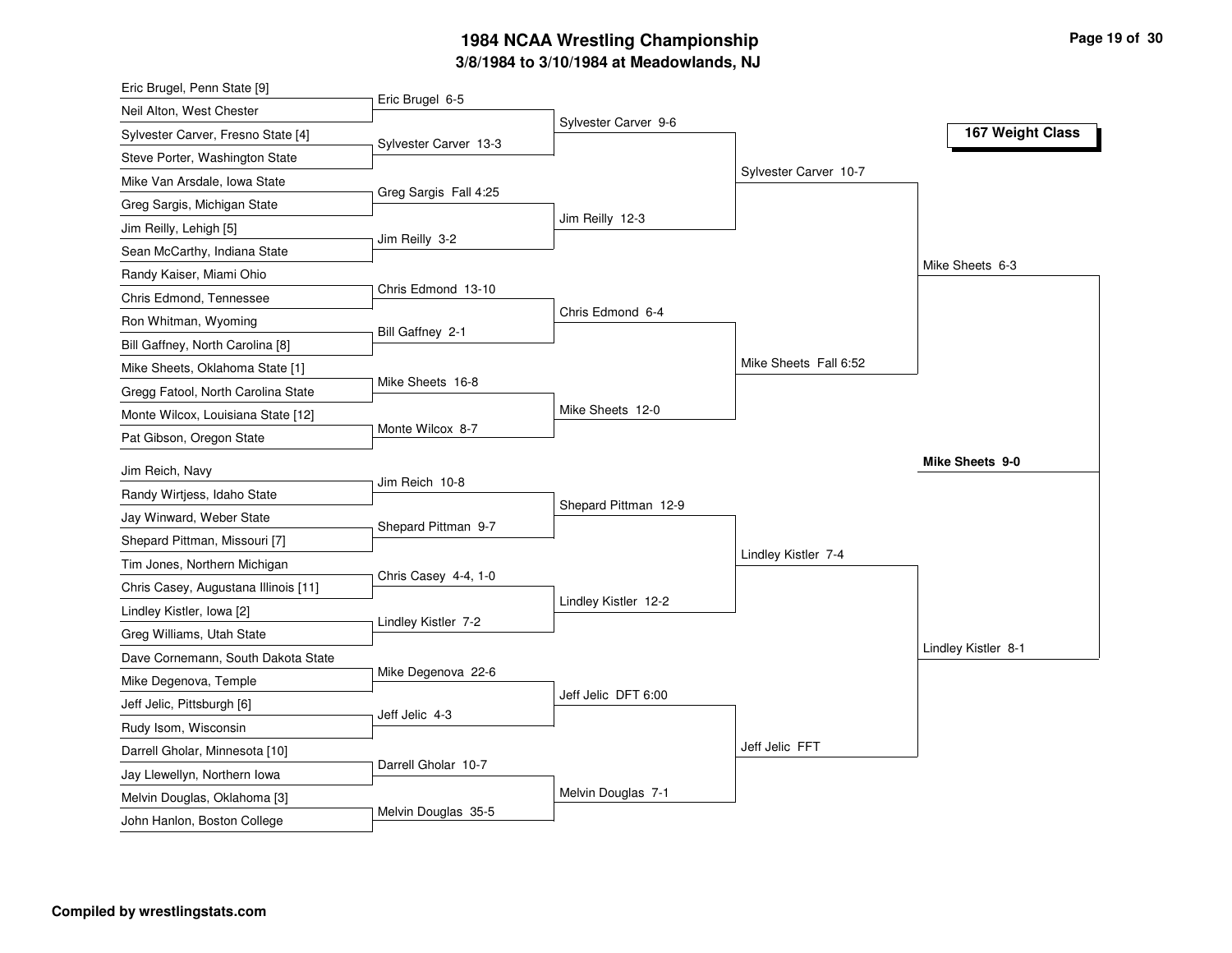## **3/8/1984 to 3/10/1984 at Meadowlands, NJ 1984 NCAA Wrestling Championship Page <sup>20</sup> of <sup>30</sup>**

| Porter, Washington State     |                   |                 |                      |                                                    |
|------------------------------|-------------------|-----------------|----------------------|----------------------------------------------------|
|                              |                   |                 |                      | <b>167 Consolation Bracket</b>                     |
|                              | Brugel 20-7       |                 |                      |                                                    |
|                              |                   |                 |                      |                                                    |
| Brugel, Penn State           |                   | Brugel 2-2, 5-2 |                      |                                                    |
|                              |                   |                 |                      |                                                    |
|                              | Reilly, Lehigh    |                 |                      |                                                    |
|                              |                   |                 | Edmond 9-5           |                                                    |
| Fatool, North Carolina State |                   |                 |                      | Edmond 10-5                                        |
|                              |                   |                 | Jelic, Pittsburgh    |                                                    |
|                              | Wilcox 19-6       |                 |                      |                                                    |
|                              |                   |                 |                      |                                                    |
| Wilcox, Louisiana State      |                   | Edmond 6-4      |                      |                                                    |
|                              |                   |                 |                      | Third Place: Sylvester Carver, Fresno State 18-1   |
|                              | Edmond, Tennessee |                 |                      | Fourth Place: Chris Edmond, Tennessee              |
|                              |                   |                 |                      | Fifth Place: Jeff Jelic, Pittsburgh 4-2            |
| Williams, Utah State         |                   |                 |                      | Sixth Place: Rudy Isom, Wisconsin                  |
|                              |                   |                 |                      |                                                    |
|                              |                   |                 |                      | Seventh Place: Greg Williams, Utah State Fall 1:53 |
|                              | Williams 10-3     |                 |                      | Eighth Place: Eric Brugel, Penn State              |
| Casey, Augustana Illinois    |                   | Williams 11-4   |                      |                                                    |
|                              |                   |                 |                      |                                                    |
|                              | Pittman, Missouri |                 |                      |                                                    |
|                              |                   |                 | $Isom 1-0$           |                                                    |
|                              |                   |                 |                      |                                                    |
| Isom, Wisconsin              |                   |                 |                      | Carver 4-2                                         |
|                              |                   |                 | Carver, Fresno State |                                                    |
|                              | Isom Med FFT      |                 |                      |                                                    |
| Degenova, Temple             |                   | Isom FFT        |                      |                                                    |
|                              |                   |                 |                      |                                                    |
|                              | Douglas, Oklahoma |                 |                      |                                                    |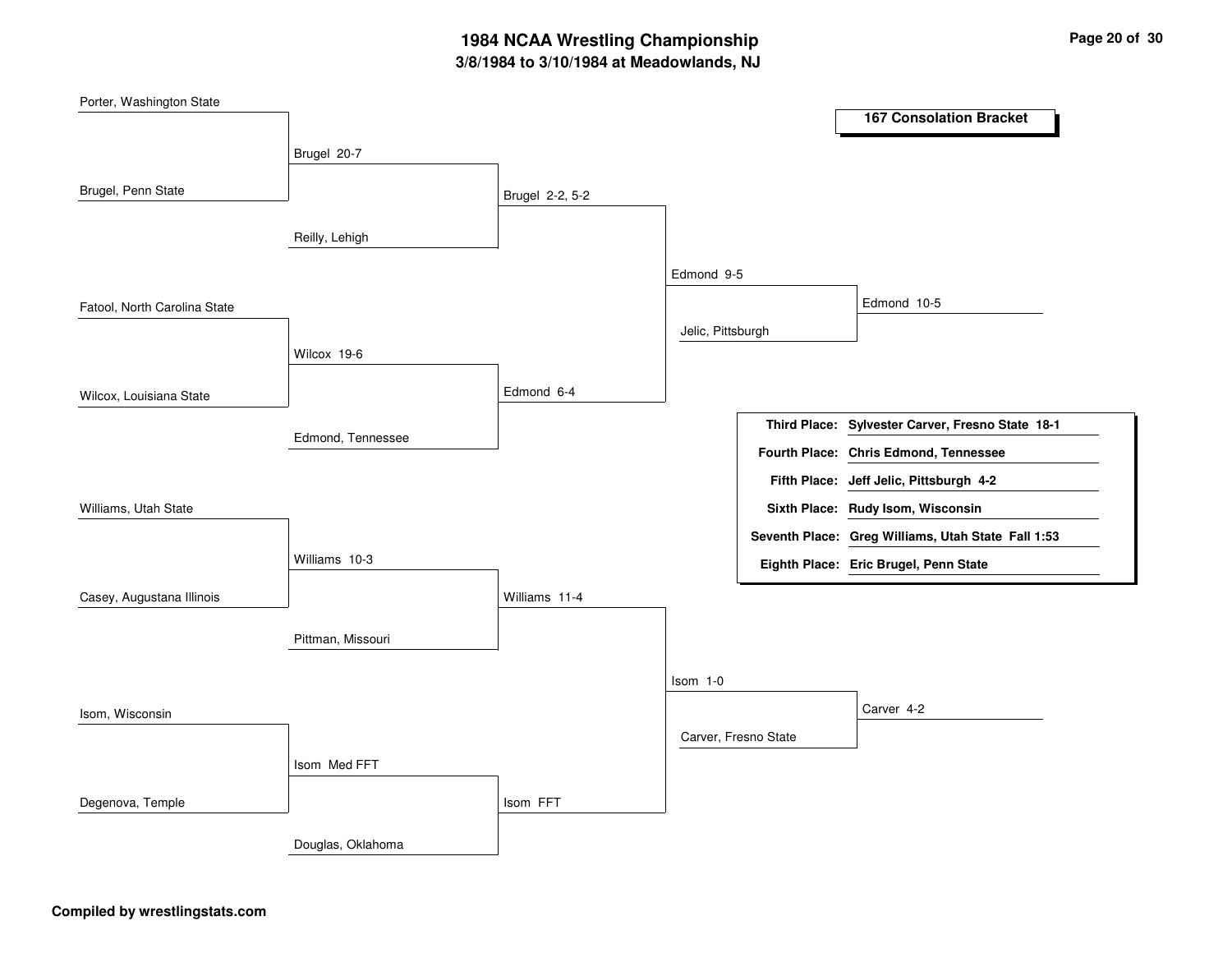### **3/8/1984 to 3/10/1984 at Meadowlands, NJ 1984 NCAA Wrestling Championship Page <sup>21</sup> of <sup>30</sup>**

| Kistler, Lindley - Iowa          |                  |
|----------------------------------|------------------|
| Bott, John - Rider               | Kistler 9-0      |
| Reilly, Jim - Lehigh             |                  |
| McQuaide, Scott - Massachusetts  | Reilly 14-2      |
| Sheets, Mike - Oklahoma State    |                  |
| Hampton, Jon - Appalachian State | Sheets Fall 6:12 |
| Kaiser, Randy - Miami Ohio       |                  |
| Romero, Dan - Cal Poly-SLO       | Kaiser 12-7      |
| Winward, Jay - Weber State       |                  |
| Litts, Mark - Clemson            | Winward 4-1      |

#### **Consolation Pigtail Bouts for 167**

| Williams, Greg - Utah State |               |  |
|-----------------------------|---------------|--|
|                             | Williams 10-0 |  |
| Bott, John - Rider          |               |  |
|                             |               |  |

Fatool, Gregg - North Carolina State

Fatool 9-2 Hampton, Jon - Appalachian State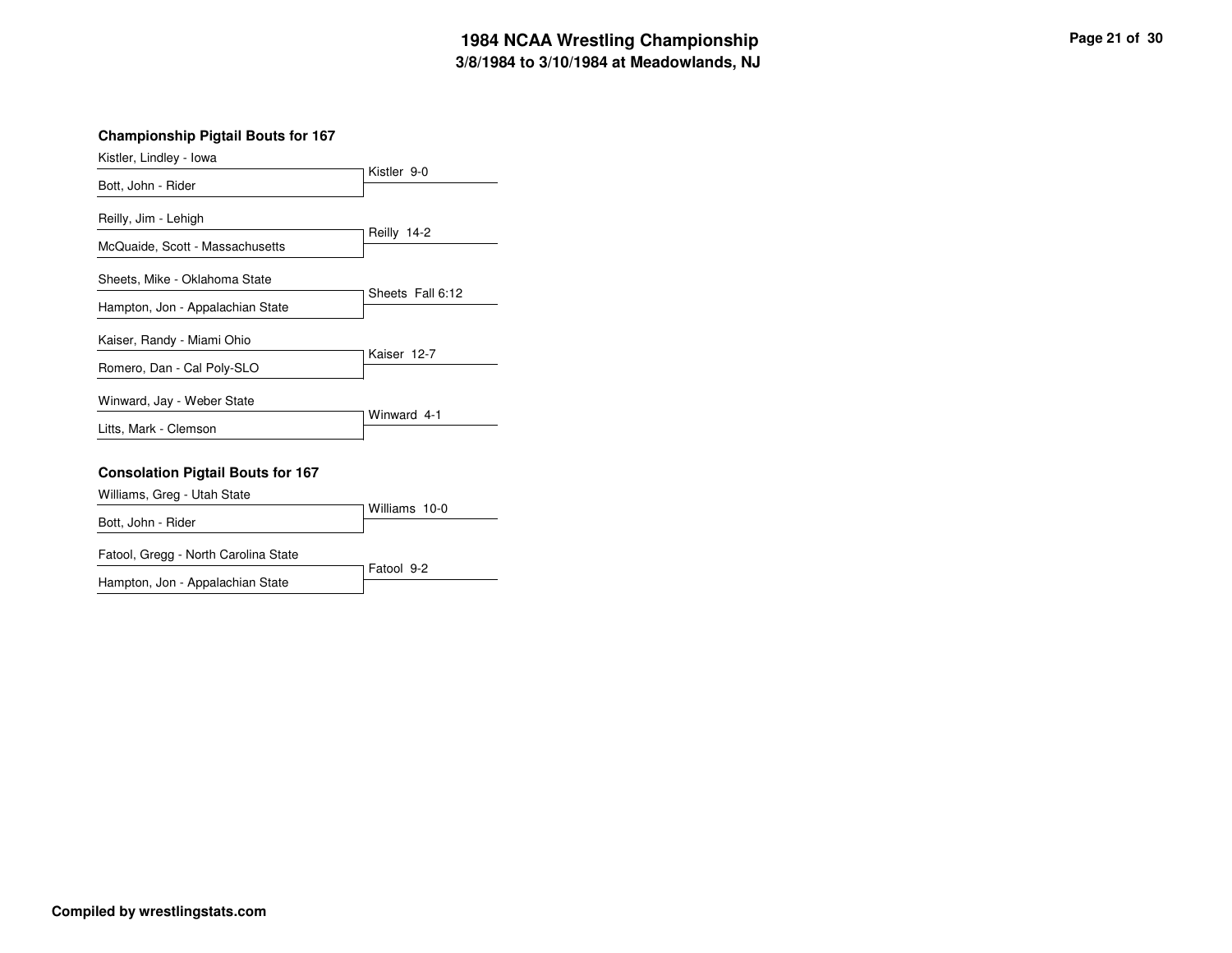## **3/8/1984 to 3/10/1984 at Meadowlands, NJ 1984 NCAA Wrestling Championship Page <sup>22</sup> of <sup>30</sup>**

| Russ Hanson<br>Bye<br>Matt Dulka 11-4<br>177 Weight Class<br>Matt Dulka, Cleveland State [5]<br>Matt Dulka 9-3<br>Tim Curry, Navy<br>Dan Chaid 7-2<br>Dan Chaid, Oklahoma [4]<br>Dan Chaid Fall 5:46<br>Robert Wyndham, Citadel<br>Dan Chaid 20-1<br>Tim Cooper, Tennessee [9]<br>Jeff Wilson 14-0<br>Jeff Wilson, Stanford<br>Duane Goldman 6-5<br>Bob Harr, Penn State [8]<br>Bob Harr 11-4<br>Tod Praska, Idaho State<br>Bob Harr 3-3, 1-1 Cr<br>Gary Nivens, Clemson<br>Tom Pillari 13-4<br>Tom Pillari, SUNY-Binghampton<br>Duane Goldman 17-7<br>Mark Cody, Missouri [12]<br>Mark Cody 7-2<br>Dave Dewalt, Delaware<br>Duane Goldman 17-5<br>Alan Lauchner, Oklahoma State<br>Duane Goldman 17-3 | Russ Hanson, Southern Oregon |  |  |
|--------------------------------------------------------------------------------------------------------------------------------------------------------------------------------------------------------------------------------------------------------------------------------------------------------------------------------------------------------------------------------------------------------------------------------------------------------------------------------------------------------------------------------------------------------------------------------------------------------------------------------------------------------------------------------------------------------|------------------------------|--|--|
|                                                                                                                                                                                                                                                                                                                                                                                                                                                                                                                                                                                                                                                                                                        |                              |  |  |
|                                                                                                                                                                                                                                                                                                                                                                                                                                                                                                                                                                                                                                                                                                        |                              |  |  |
|                                                                                                                                                                                                                                                                                                                                                                                                                                                                                                                                                                                                                                                                                                        |                              |  |  |
|                                                                                                                                                                                                                                                                                                                                                                                                                                                                                                                                                                                                                                                                                                        |                              |  |  |
|                                                                                                                                                                                                                                                                                                                                                                                                                                                                                                                                                                                                                                                                                                        |                              |  |  |
|                                                                                                                                                                                                                                                                                                                                                                                                                                                                                                                                                                                                                                                                                                        |                              |  |  |
|                                                                                                                                                                                                                                                                                                                                                                                                                                                                                                                                                                                                                                                                                                        |                              |  |  |
|                                                                                                                                                                                                                                                                                                                                                                                                                                                                                                                                                                                                                                                                                                        |                              |  |  |
|                                                                                                                                                                                                                                                                                                                                                                                                                                                                                                                                                                                                                                                                                                        |                              |  |  |
|                                                                                                                                                                                                                                                                                                                                                                                                                                                                                                                                                                                                                                                                                                        |                              |  |  |
|                                                                                                                                                                                                                                                                                                                                                                                                                                                                                                                                                                                                                                                                                                        |                              |  |  |
|                                                                                                                                                                                                                                                                                                                                                                                                                                                                                                                                                                                                                                                                                                        |                              |  |  |
|                                                                                                                                                                                                                                                                                                                                                                                                                                                                                                                                                                                                                                                                                                        |                              |  |  |
|                                                                                                                                                                                                                                                                                                                                                                                                                                                                                                                                                                                                                                                                                                        |                              |  |  |
|                                                                                                                                                                                                                                                                                                                                                                                                                                                                                                                                                                                                                                                                                                        | Duane Goldman, Iowa [1]      |  |  |
| Jim Scherr 3-2<br>Jim Scherr, Nebraska [2]                                                                                                                                                                                                                                                                                                                                                                                                                                                                                                                                                                                                                                                             |                              |  |  |
| Jim Scherr<br>Bye                                                                                                                                                                                                                                                                                                                                                                                                                                                                                                                                                                                                                                                                                      |                              |  |  |
| Jim Scherr 8-4<br>Todd Darbyshire, Ohio State                                                                                                                                                                                                                                                                                                                                                                                                                                                                                                                                                                                                                                                          |                              |  |  |
| Dennis Limmex 11-8<br>Dennis Limmex, Wisconsin [11]                                                                                                                                                                                                                                                                                                                                                                                                                                                                                                                                                                                                                                                    |                              |  |  |
| Jim Scherr 6-3<br>Tom Kolopus, Arizona State [7]                                                                                                                                                                                                                                                                                                                                                                                                                                                                                                                                                                                                                                                       |                              |  |  |
| Tom Kolopus 2-1<br>Scott Glacobbe, Old Dominion                                                                                                                                                                                                                                                                                                                                                                                                                                                                                                                                                                                                                                                        |                              |  |  |
| Tom Kolopus 9-7<br>Doug Dake, Kent State                                                                                                                                                                                                                                                                                                                                                                                                                                                                                                                                                                                                                                                               |                              |  |  |
| Doug Dake Fall 2:54                                                                                                                                                                                                                                                                                                                                                                                                                                                                                                                                                                                                                                                                                    |                              |  |  |
| Maynard Pelletier, Maine<br>Jim Scherr 4-1                                                                                                                                                                                                                                                                                                                                                                                                                                                                                                                                                                                                                                                             |                              |  |  |
| Marc DeGennaro, Franklin & Marshall<br>Marvin Jones Fall 6:58                                                                                                                                                                                                                                                                                                                                                                                                                                                                                                                                                                                                                                          |                              |  |  |
| Marvin Jones, San Jose State [10]<br>Marvin Jones 16-5<br>John Zito, Syracuse                                                                                                                                                                                                                                                                                                                                                                                                                                                                                                                                                                                                                          |                              |  |  |
| Mike Foy Fall 1:07                                                                                                                                                                                                                                                                                                                                                                                                                                                                                                                                                                                                                                                                                     |                              |  |  |
| Mike Foy, Minnesota [3]<br>Booker Benford Fall 5:46                                                                                                                                                                                                                                                                                                                                                                                                                                                                                                                                                                                                                                                    |                              |  |  |
| Dave Vurik, New Mexico<br>Booker Benford 12-3                                                                                                                                                                                                                                                                                                                                                                                                                                                                                                                                                                                                                                                          |                              |  |  |
| Booker Benford, SIU-Edwardsville [6]<br>Booker Benford Fall 3:53                                                                                                                                                                                                                                                                                                                                                                                                                                                                                                                                                                                                                                       |                              |  |  |
| <b>Bye</b><br>Roger Sayles<br>Roger Sayles, Cal Poly-SLO                                                                                                                                                                                                                                                                                                                                                                                                                                                                                                                                                                                                                                               |                              |  |  |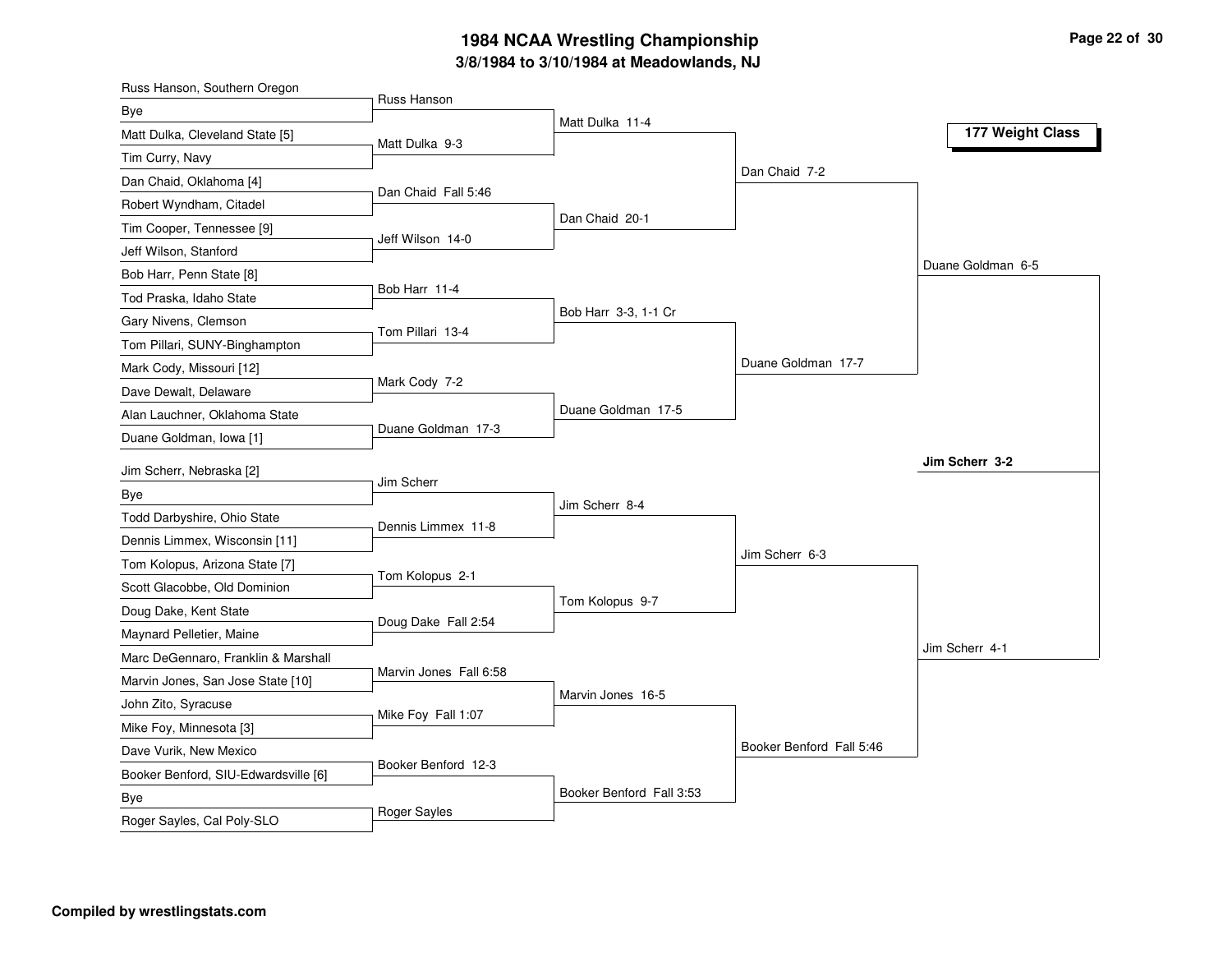## **3/8/1984 to 3/10/1984 at Meadowlands, NJ 1984 NCAA Wrestling Championship Page <sup>23</sup> of <sup>30</sup>**

| Wyndham, Citadel         |                        |                 |                 |                           |                                                   |
|--------------------------|------------------------|-----------------|-----------------|---------------------------|---------------------------------------------------|
|                          |                        |                 |                 |                           | <b>177 Consolation Bracket</b>                    |
|                          | Wilson 18-0            |                 |                 |                           |                                                   |
| Wilson, Stanford         |                        | Wilson 14-9     |                 |                           |                                                   |
|                          | Dulka, Cleveland State |                 |                 |                           |                                                   |
|                          |                        |                 | Harr 12-9       |                           |                                                   |
| Lauchner, Oklahoma State |                        |                 |                 |                           | Benford 7-4                                       |
|                          |                        |                 |                 | Benford, SIU-Edwardsville |                                                   |
|                          | Cody 8-1               |                 |                 |                           |                                                   |
| Cody, Missouri           |                        | Harr 9-7        |                 |                           |                                                   |
|                          | Harr, Penn State       |                 |                 |                           | Third Place: Booker Benford, SIU-Edwardsville 4-3 |
|                          |                        |                 |                 |                           | Fourth Place: Dan Chaid, Oklahoma                 |
|                          |                        |                 |                 |                           | Fifth Place: Bob Harr, Penn State DFT 4:00        |
| Bye                      |                        |                 |                 |                           | Sixth Place: Dennis Limmex, Wisconsin             |
|                          |                        |                 |                 |                           | Seventh Place: Jeff Wilson, Stanford 7-6          |
|                          | Limmex                 |                 |                 |                           | Eighth Place: Marvin Jones, San Jose State        |
| Limmex, Wisconsin        |                        | Limmex 5-3      |                 |                           |                                                   |
|                          | Kolopus, Arizona State |                 |                 |                           |                                                   |
|                          |                        |                 | Limmex 13-6     |                           |                                                   |
| Vurik, New Mexico        |                        |                 |                 |                           | Chaid DFT 0:01                                    |
|                          |                        |                 | Chaid, Oklahoma |                           |                                                   |
|                          | Sayles Fall 5:28       |                 |                 |                           |                                                   |
| Sayles, Cal Poly-SLO     |                        | Jones Fall 4:59 |                 |                           |                                                   |
|                          | Jones, San Jose State  |                 |                 |                           |                                                   |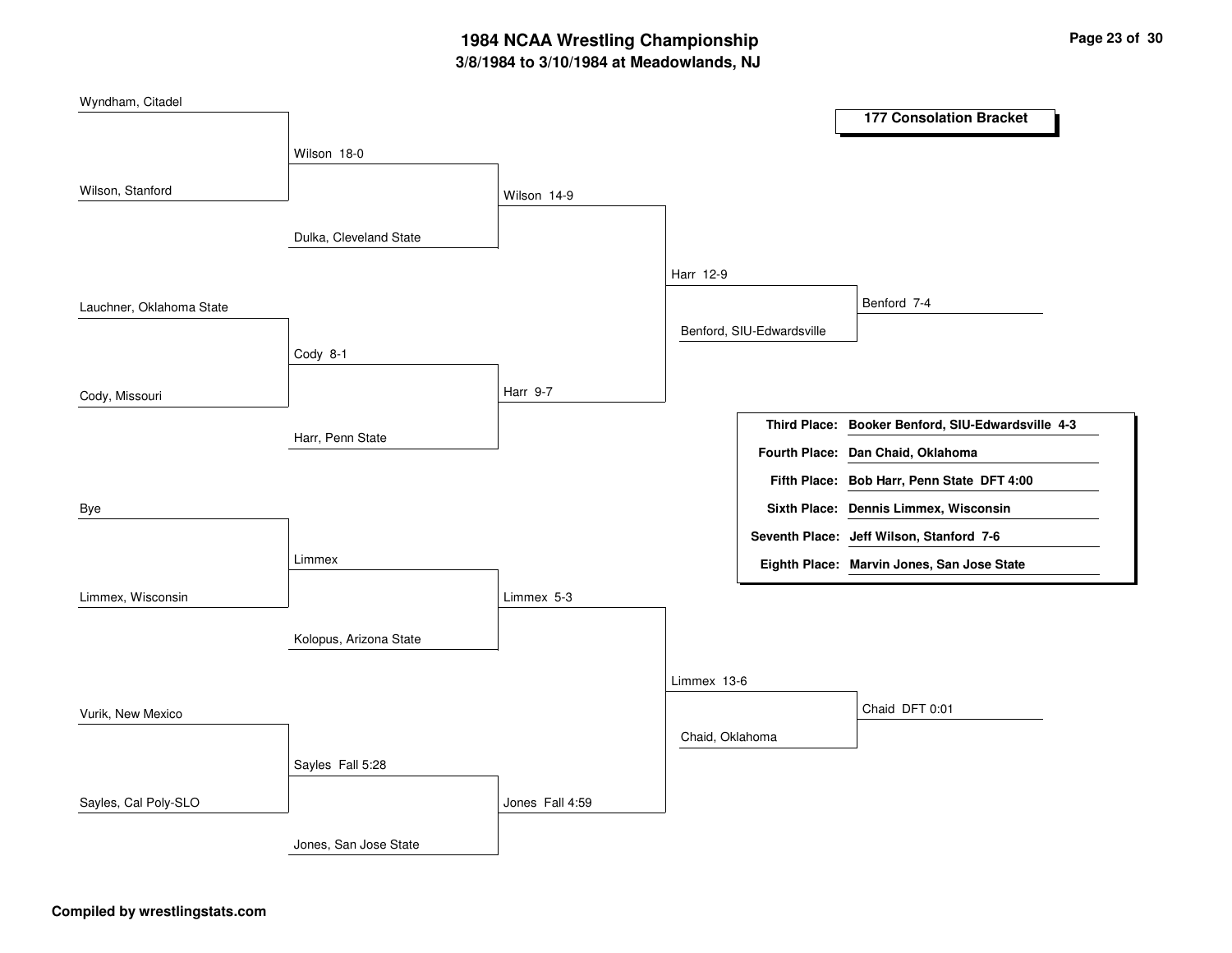**No Pigtails Bouts for 177 Weight Class**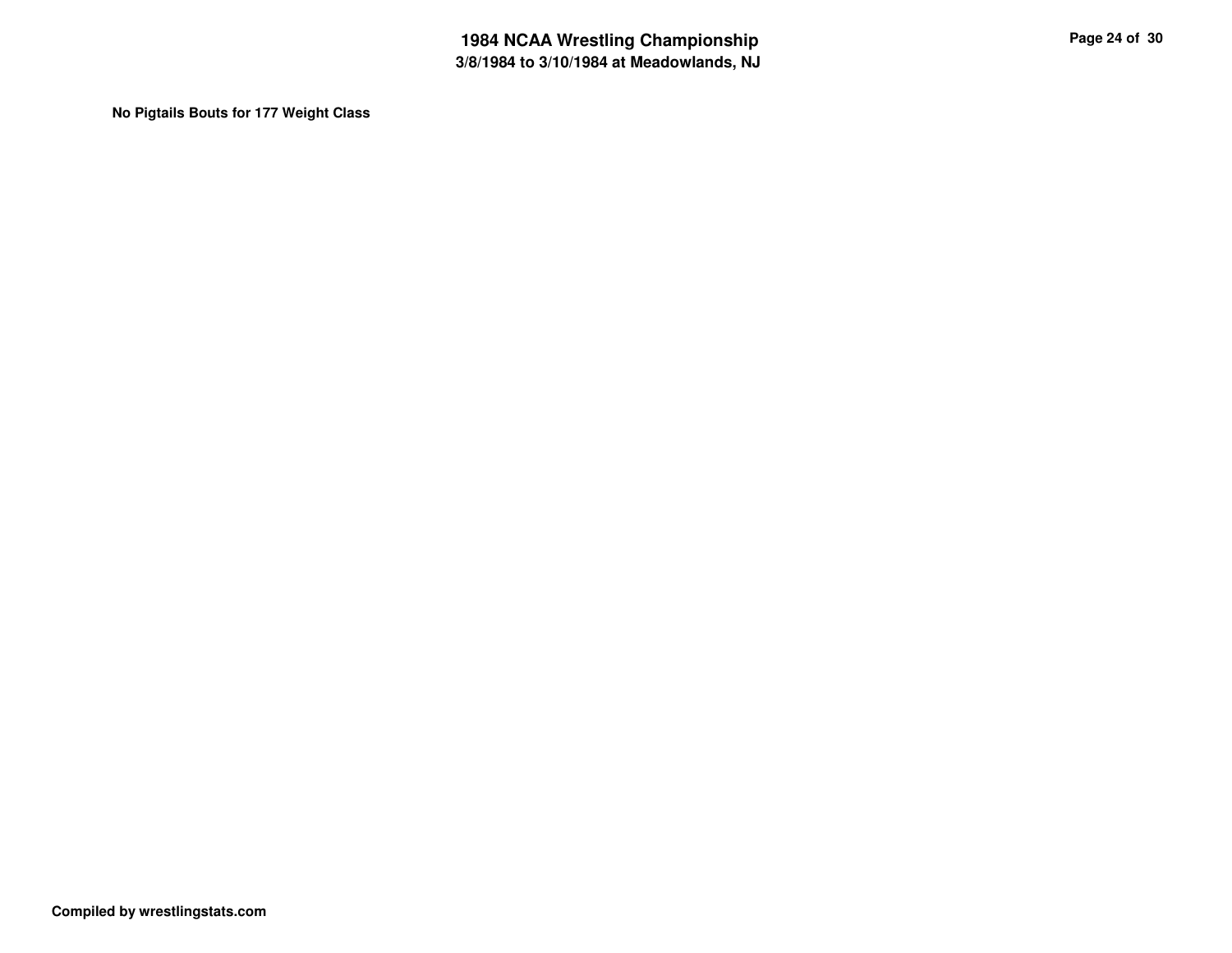### **3/8/1984 to 3/10/1984 at Meadowlands, NJ 1984 NCAA Wrestling Championship Page <sup>25</sup> of <sup>30</sup>**

| Bob Kopecky, Nevada-Las Vegas                                        |                       |                        |                       |                         |
|----------------------------------------------------------------------|-----------------------|------------------------|-----------------------|-------------------------|
| Mike Porcelli, Iowa State                                            | Bob Kopecky 9-8       |                        |                       |                         |
| Jim Beichner, Clarion [5]                                            | Jim Beichner 10-2     | Jim Beichner 12-2      |                       | 190 Weight Class        |
| John Heropoulos, Slippery Rock                                       |                       |                        |                       |                         |
| Tod Giles, Boston University [9]                                     |                       |                        | Jim Beichner 6-4      |                         |
| Rocco Llace, Louisiana State                                         | Tod Giles 14-2        |                        |                       |                         |
| Dave Palmer, Oklahoma                                                |                       | Tod Giles 7-4          |                       |                         |
| Pete Bush, Iowa [4]                                                  | Pete Bush Fall 2:57   |                        |                       |                         |
| Bill Scherr, Nebraska [1]                                            |                       |                        |                       | Bill Scherr 20-6        |
| Doug Morse, SUNY-Oswego                                              | Bill Scherr 26-8      |                        |                       |                         |
| Jeff Weatherman, Northern Iowa                                       |                       | Bill Scherr Fall 4:59  |                       |                         |
| Ernie Badger, SIU-Edwardsville [12]                                  | Ernie Badger 8-6      |                        |                       |                         |
| John McFadden, Bloomsburg                                            |                       |                        | Bill Scherr Fall 2:42 |                         |
| Jim Dicker, Lafayette                                                | John McFadden 17-13   |                        |                       |                         |
| Paul Diekel, Lehigh [8]                                              |                       | Paul Diekel 7-3        |                       |                         |
| Ryan Western, Weber State                                            | Paul Diekel Fall 6:10 |                        |                       |                         |
| Bob Shriner, North Carolina [11]                                     |                       |                        |                       | <b>Bill Scherr 13-4</b> |
| Dan Hartman, Western Illinois                                        | Bob Shriner 9-0       |                        |                       |                         |
| Jim Baumgardner, Oregon State [2]                                    |                       | Jim Baumgardner 5-3    |                       |                         |
| Ron Hansen, Brigham Young                                            | Jim Baumgardner 19-7  |                        |                       |                         |
| Mike Davies, Arizona State                                           |                       |                        | Jim Baumgardner 9-4   |                         |
|                                                                      | Mike Davies 7-7, 3-2  |                        |                       |                         |
| John Connelly, North Carolina State                                  |                       | Andy Tsarnas Fall 3:47 |                       |                         |
| Joe Glowacki, Rutgers                                                | Andy Tsarnas 7-6      |                        |                       |                         |
| Andy Tsarnas, San Jose State [7]                                     |                       |                        |                       | Jim Baumgardner 5-3     |
| Kurt Honis, Syracuse                                                 | Eli Blazeff 6-5       |                        |                       |                         |
| Eli Blazeff, Michigan State [6]<br>Kent Vanderloon, Central Michigan |                       | Eli Blazeff 16-1       |                       |                         |
|                                                                      |                       |                        |                       |                         |
|                                                                      | John Bauman 6-5       |                        |                       |                         |
| John Bauman, Boise State                                             |                       |                        |                       |                         |
| Karl Lynes, Oklahoma State [3]                                       | Karl Lynes 10-2       |                        | Eli Blazeff 6-3       |                         |
| Kirk Trost, Michigan                                                 |                       |                        |                       |                         |
| Gerry Volm, Rider [10]<br>Brad Steward, Oregon                       | Gerry Volm 7-1        | Karl Lynes 15-8        |                       |                         |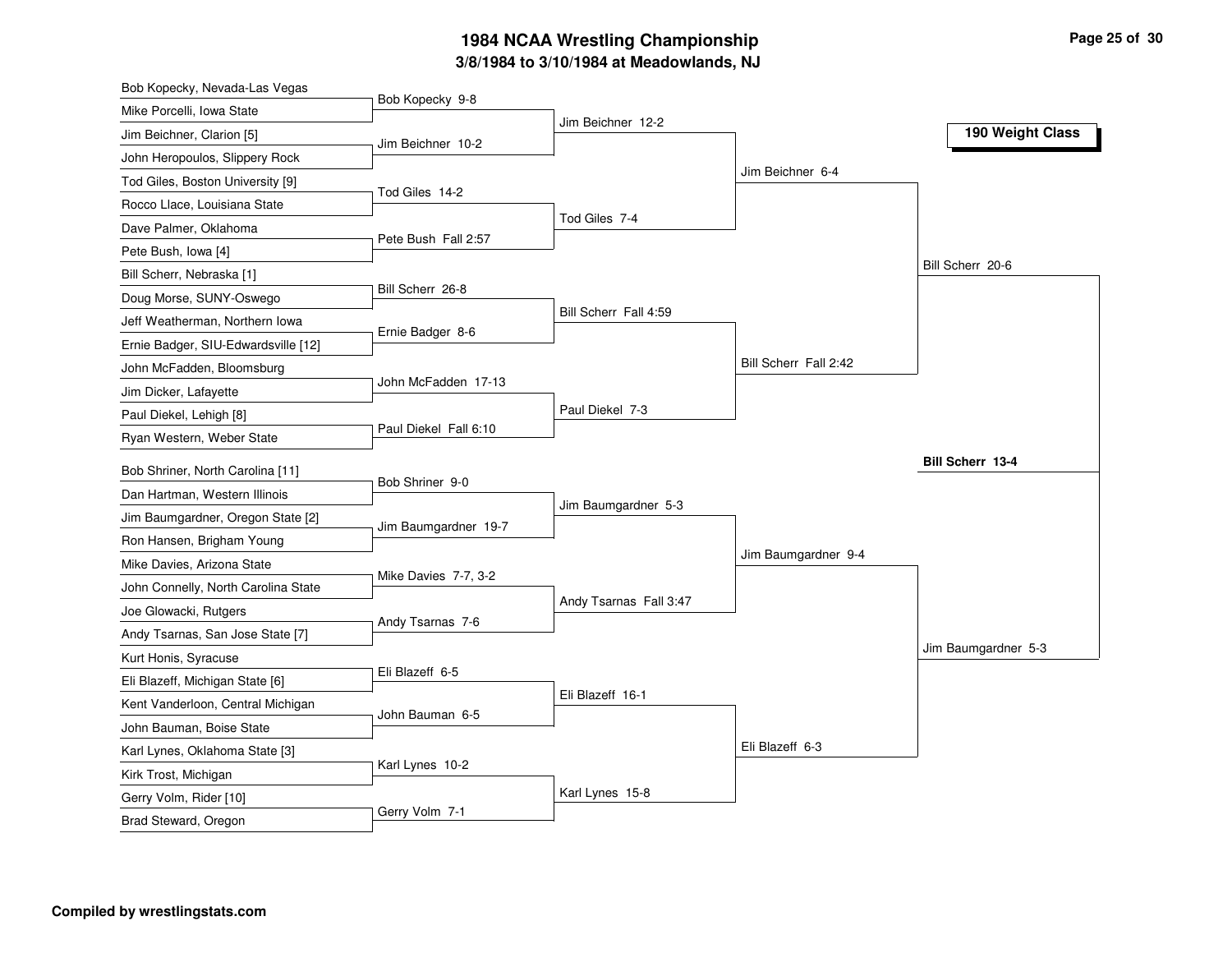## **3/8/1984 to 3/10/1984 at Meadowlands, NJ 1984 NCAA Wrestling Championship Page <sup>26</sup> of <sup>30</sup>**

| Heropoulos, Slippery Rock |                          |             |                   |                         |                                                     |
|---------------------------|--------------------------|-------------|-------------------|-------------------------|-----------------------------------------------------|
|                           |                          |             |                   |                         | <b>190 Consolation Bracket</b>                      |
|                           | Heropoulos 2-2, 4-1      |             |                   |                         |                                                     |
|                           |                          |             |                   |                         |                                                     |
| Kopecky, Nevada-Las Vegas |                          | Giles 6-2   |                   |                         |                                                     |
|                           |                          |             |                   |                         |                                                     |
|                           | Giles, Boston University |             |                   |                         |                                                     |
|                           |                          |             | Diekel 3-2        |                         |                                                     |
| Morse, SUNY-Oswego        |                          |             |                   |                         | Blazeff 9-6                                         |
|                           |                          |             |                   | Blazeff, Michigan State |                                                     |
|                           | Morse Fall 3:39          |             |                   |                         |                                                     |
|                           |                          |             |                   |                         |                                                     |
| Badger, SIU-Edwardsville  |                          | Diekel 6-4  |                   |                         |                                                     |
|                           |                          |             |                   |                         | Third Place: Eli Blazeff, Michigan State 8-0        |
|                           | Diekel, Lehigh           |             |                   |                         | Fourth Place: Karl Lynes, Oklahoma State            |
|                           |                          |             |                   |                         | Fifth Place: Jim Beichner, Clarion 4-3              |
| Hansen, Brigham Young     |                          |             |                   |                         | Sixth Place: Paul Diekel, Lehigh                    |
|                           |                          |             |                   |                         |                                                     |
|                           | Shriner 7-2              |             |                   |                         | Seventh Place: Bob Shriner, North Carolina DFT 4:57 |
|                           |                          |             |                   |                         | Eighth Place: Tod Giles, Boston University          |
| Shriner, North Carolina   |                          | Shriner 4-3 |                   |                         |                                                     |
|                           |                          |             |                   |                         |                                                     |
|                           | Tsarnas, San Jose State  |             |                   |                         |                                                     |
|                           |                          |             | Lynes Fall 3:34   |                         |                                                     |
|                           |                          |             |                   |                         | Lynes 8-4                                           |
| Honis, Syracuse           |                          |             |                   |                         |                                                     |
|                           |                          |             | Beichner, Clarion |                         |                                                     |
|                           | Honis Fall 3:12          |             |                   |                         |                                                     |
| Bauman, Boise State       |                          | Lynes 10-4  |                   |                         |                                                     |
|                           |                          |             |                   |                         |                                                     |
|                           | Lynes, Oklahoma State    |             |                   |                         |                                                     |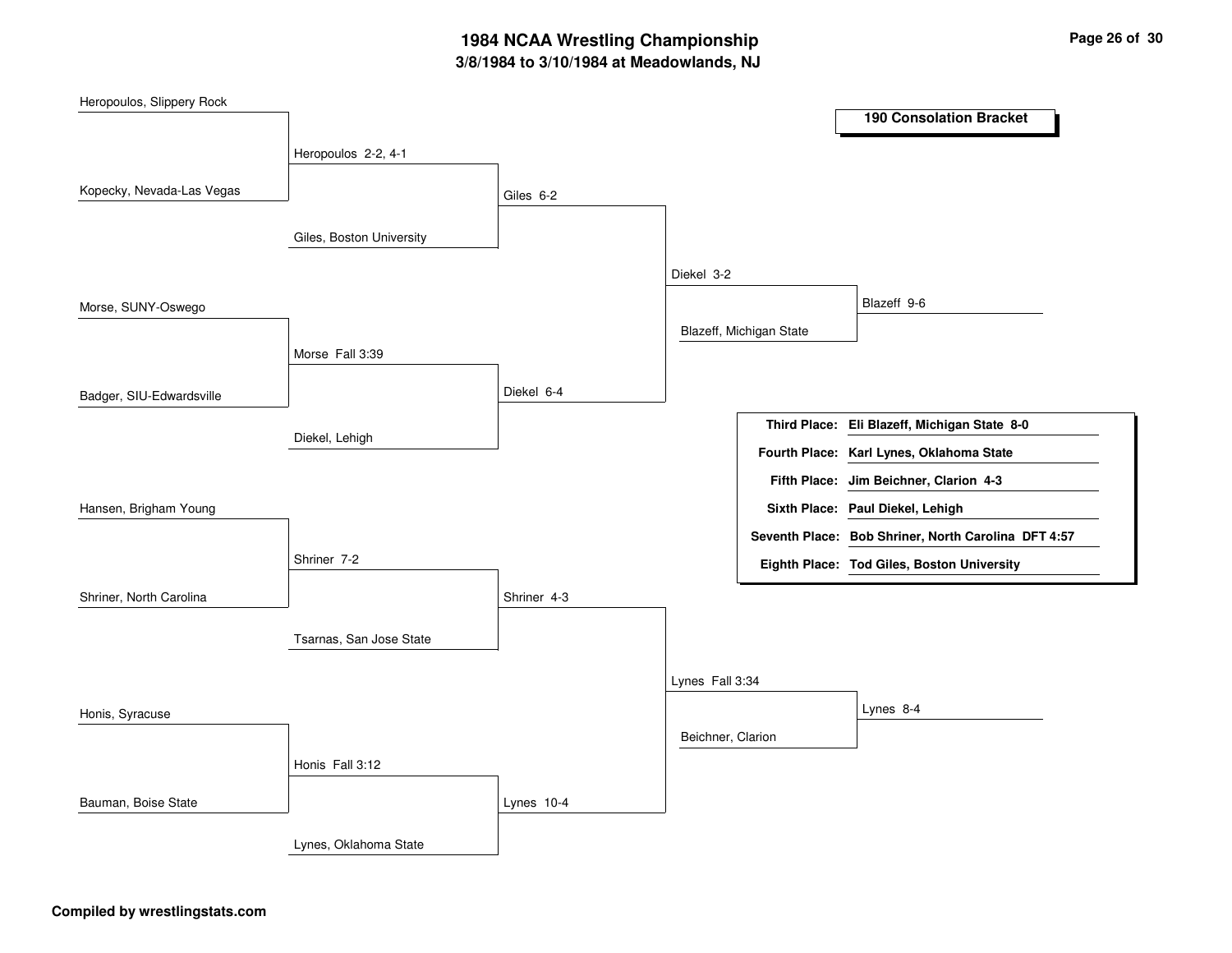## **3/8/1984 to 3/10/1984 at Meadowlands, NJ 1984 NCAA Wrestling Championship Page <sup>27</sup> of <sup>30</sup>**

### **Championship Pigtail Bouts for 190**

Glowacki, Joe - Rutgers

|                                                                     | Glowacki 9-7      |  |  |
|---------------------------------------------------------------------|-------------------|--|--|
| D'Angelo, Nick - John Carroll                                       |                   |  |  |
| Baumgardner, Jim - Oregon State                                     |                   |  |  |
| Cox, Larry - Temple                                                 | Baumgardner 18-10 |  |  |
| Dicker, Jim - Lafayette<br>Stainback, Jay - North Carolina-Pembroke | Dicker Fall 3:39  |  |  |
| Morse, Doug - SUNY-Oswego                                           | Morse 8-7         |  |  |
| Wolf, Wilbur - West Virginia                                        |                   |  |  |
| <b>Consolation Pigtail Bouts for 190</b>                            |                   |  |  |

Hansen, Ron - Brigham Young

Hansen 8-4 Cox, Larry - Temple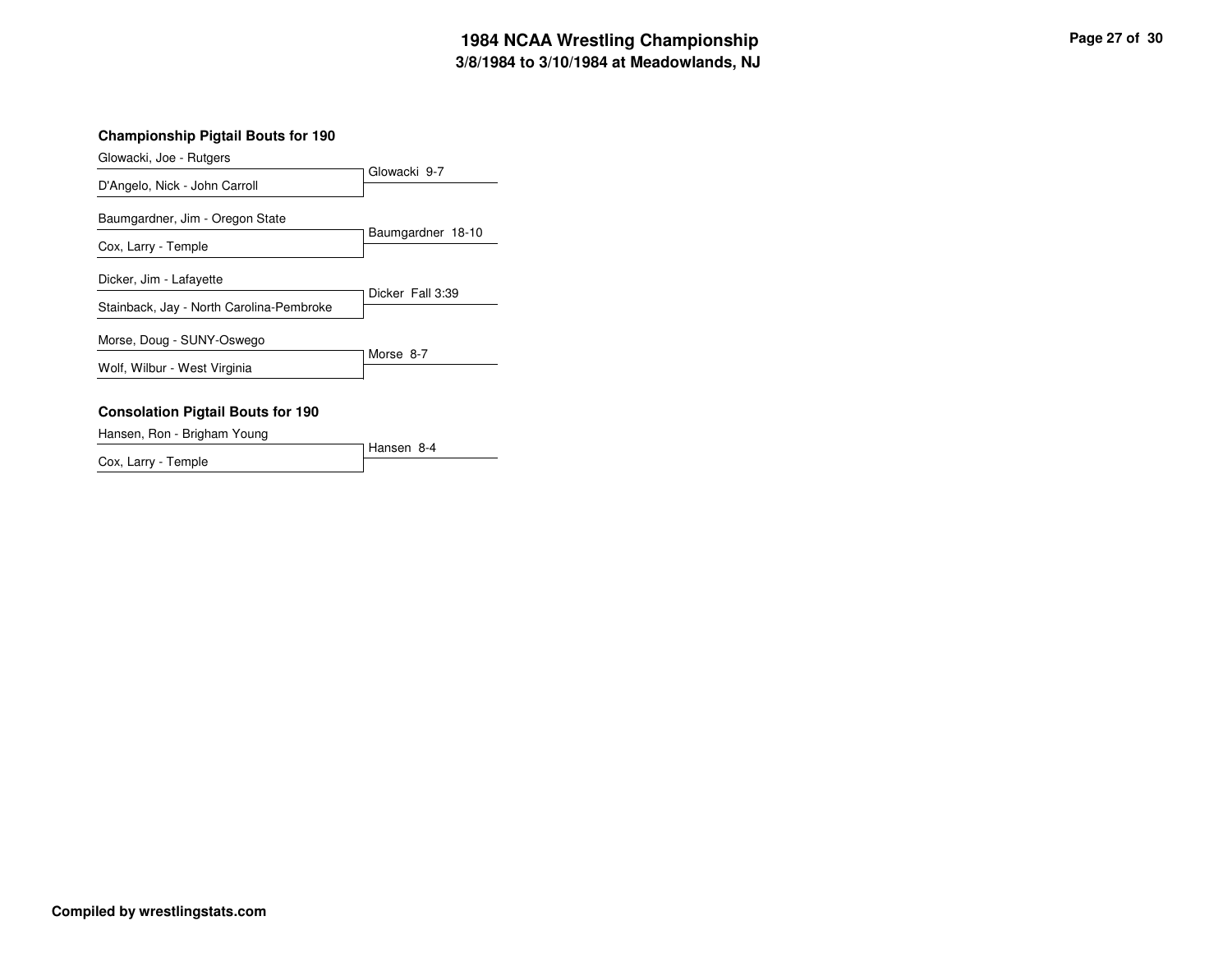## **3/8/1984 to 3/10/1984 at Meadowlands, NJ 1984 NCAA Wrestling Championship Page <sup>28</sup> of <sup>30</sup>**

| Arnie Bagley, Idaho State                             |                           |                         |                         |                         |
|-------------------------------------------------------|---------------------------|-------------------------|-------------------------|-------------------------|
| Rick Petersen, Lock Haven [5]                         | Rick Petersen 11-0        |                         |                         |                         |
| Darryl Peterson, Iowa State                           | Darryl Peterson Fall 3:48 | Rick Petersen 11-3      |                         | <b>UNL Weight Class</b> |
| Mike Mondale, Oregon State                            |                           |                         |                         |                         |
| Kahlan O'Hara, Nevada-Las Vegas [9]                   |                           |                         | Mike Holcomb 9-3        |                         |
| Perry Kauffman, Oklahoma State                        | Kahlan O'Hara DSQ         |                         |                         |                         |
| Mike Holcomb, Miami Ohio [4]                          |                           | Mike Holcomb 17-1       |                         |                         |
| Walt Dunayczan, Michigan                              | Mike Holcomb Fall 6:23    |                         |                         |                         |
| Henry Williams, Brigham Young                         |                           |                         |                         | Tab Thacker 4-4, 1-0    |
| Andy Schwab, Syracuse                                 | Andy Schwab Fall 4:59     |                         |                         |                         |
| Jamie Webber, Louisiana State                         |                           | Jamie Webber 4-4, 5-2   |                         |                         |
| Nick Zonfrelli, Hofstra                               | Jamie Webber Fall 6:17    |                         |                         |                         |
| Bill Lingenfelser, Wyoming                            |                           |                         | Tab Thacker Fall 2:09   |                         |
| Tab Thacker, North Carolina State [1]                 | Tab Thacker Fall 1:07     |                         |                         |                         |
| Mike Blaske, Cal State-Bakersfield [12]               |                           | Tab Thacker 4-1         |                         |                         |
| Terry Maki, Air Force                                 | Mike Blaske 24-0          |                         |                         |                         |
|                                                       |                           |                         |                         |                         |
|                                                       |                           |                         |                         | Tab Thacker 3-1         |
| Mike Potts, Michigan State [2]                        | Mike Potts Fall 1:03      |                         |                         |                         |
| Mark Tatum, Oklahoma                                  |                           | Bill Hyman 7-6          |                         |                         |
| Bill Hyman, Temple [11]                               | Bill Hyman Fall 1:08      |                         |                         |                         |
| Matt Boyle, Yale                                      |                           |                         | Bill Hyman 14-3         |                         |
| Morris Johnson, San Francisco State [7]               | Morris Johnson Fall 1:29  |                         |                         |                         |
| Jeff Green, Morgan State                              |                           | Morris Johnson 12-7     |                         |                         |
| Mike Connors, St. Lawrence                            | Mike Connors DFT 3:34     |                         |                         |                         |
| Al Jenson, Minnesota                                  |                           |                         |                         | Gary Albright 7-2       |
| Steve Sefter, Penn State [10]                         | Rick Brunot 10-4          |                         |                         |                         |
| Rick Brunot, Youngstown State                         |                           | John Kriebs 4-1         |                         |                         |
| Steve Nelson, Illinois                                | John Kriebs 16-1          |                         |                         |                         |
| John Kriebs, Northern Iowa [3]                        |                           |                         | Gary Albright Fall 2:40 |                         |
| Rod Severn, Arizona State                             | Rod Severn 11-4           |                         |                         |                         |
| Darryl White, Maryland<br>Gary Albright, Nebraska [6] |                           | Gary Albright Fall 6:16 |                         |                         |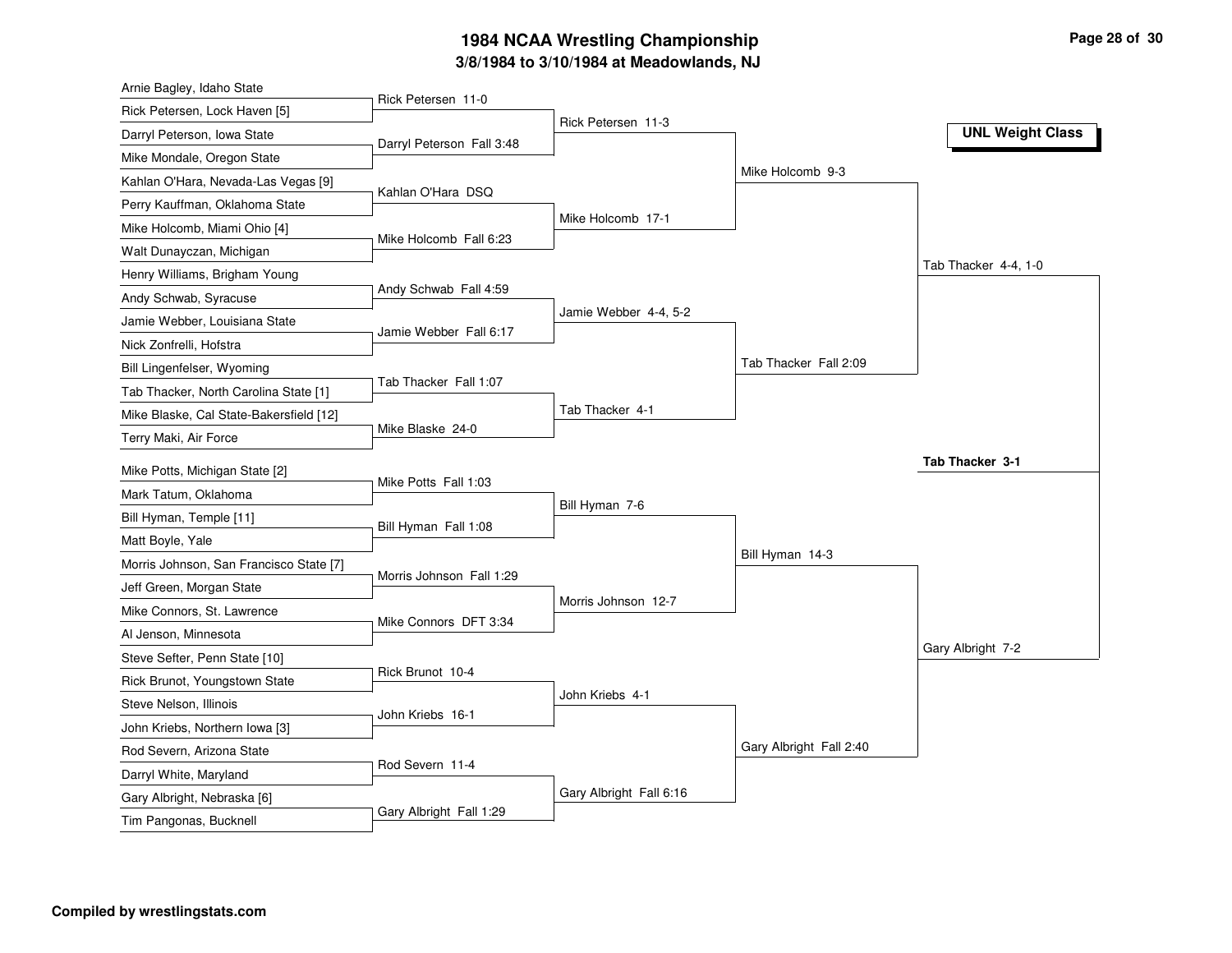## **3/8/1984 to 3/10/1984 at Meadowlands, NJ 1984 NCAA Wrestling Championship Page <sup>29</sup> of <sup>30</sup>**

| Dunayczan, Michigan           |                              |             |                  |                     |                                                        |
|-------------------------------|------------------------------|-------------|------------------|---------------------|--------------------------------------------------------|
|                               |                              |             |                  |                     | <b>UNL Consolation Bracket</b>                         |
|                               | O'Hara 9-5                   |             |                  |                     |                                                        |
|                               |                              |             |                  |                     |                                                        |
| O'Hara, Nevada-Las Vegas      |                              | O'Hara 12-5 |                  |                     |                                                        |
|                               | Petersen, Lock Haven         |             |                  |                     |                                                        |
|                               |                              |             | O'Hara 10-6      |                     |                                                        |
| Ellis, Washington State       |                              |             |                  |                     | Hyman 3-2                                              |
|                               |                              |             | Hyman, Temple    |                     |                                                        |
|                               | Blaske 10-8                  |             |                  |                     |                                                        |
| Blaske, Cal State-Bakersfield |                              | Blaske 10-0 |                  |                     |                                                        |
|                               |                              |             |                  |                     | Third Place: Mike Holcomb, Miami Ohio 4-0              |
|                               | Webber, Louisiana State      |             |                  |                     | Fourth Place: Bill Hyman, Temple                       |
|                               |                              |             |                  |                     | Fifth Place: Kahlan O'Hara, Nevada-Las Vegas Fall 1:51 |
| Boyle, Yale                   |                              |             |                  |                     | Sixth Place: John Kriebs, Northern Iowa                |
|                               |                              |             |                  |                     |                                                        |
|                               |                              |             |                  |                     | Seventh Place: Mike Blaske, Cal State-Bakersfield 5-2  |
|                               | Potts Fall 2:21              |             |                  |                     | Eighth Place: Mike Potts, Michigan State               |
| Potts, Michigan State         |                              | Potts 7-2   |                  |                     |                                                        |
|                               |                              |             |                  |                     |                                                        |
|                               | Johnson, San Francisco State |             |                  |                     |                                                        |
|                               |                              |             | Kriebs Fall 1:09 |                     |                                                        |
| Pangonas, Bucknell            |                              |             |                  |                     | Holcomb 3-2                                            |
|                               |                              |             |                  | Holcomb, Miami Ohio |                                                        |
|                               | Severn 13-5                  |             |                  |                     |                                                        |
|                               |                              |             |                  |                     |                                                        |
| Severn, Arizona State         |                              | Kriebs 8-1  |                  |                     |                                                        |
|                               | Kriebs, Northern Iowa        |             |                  |                     |                                                        |